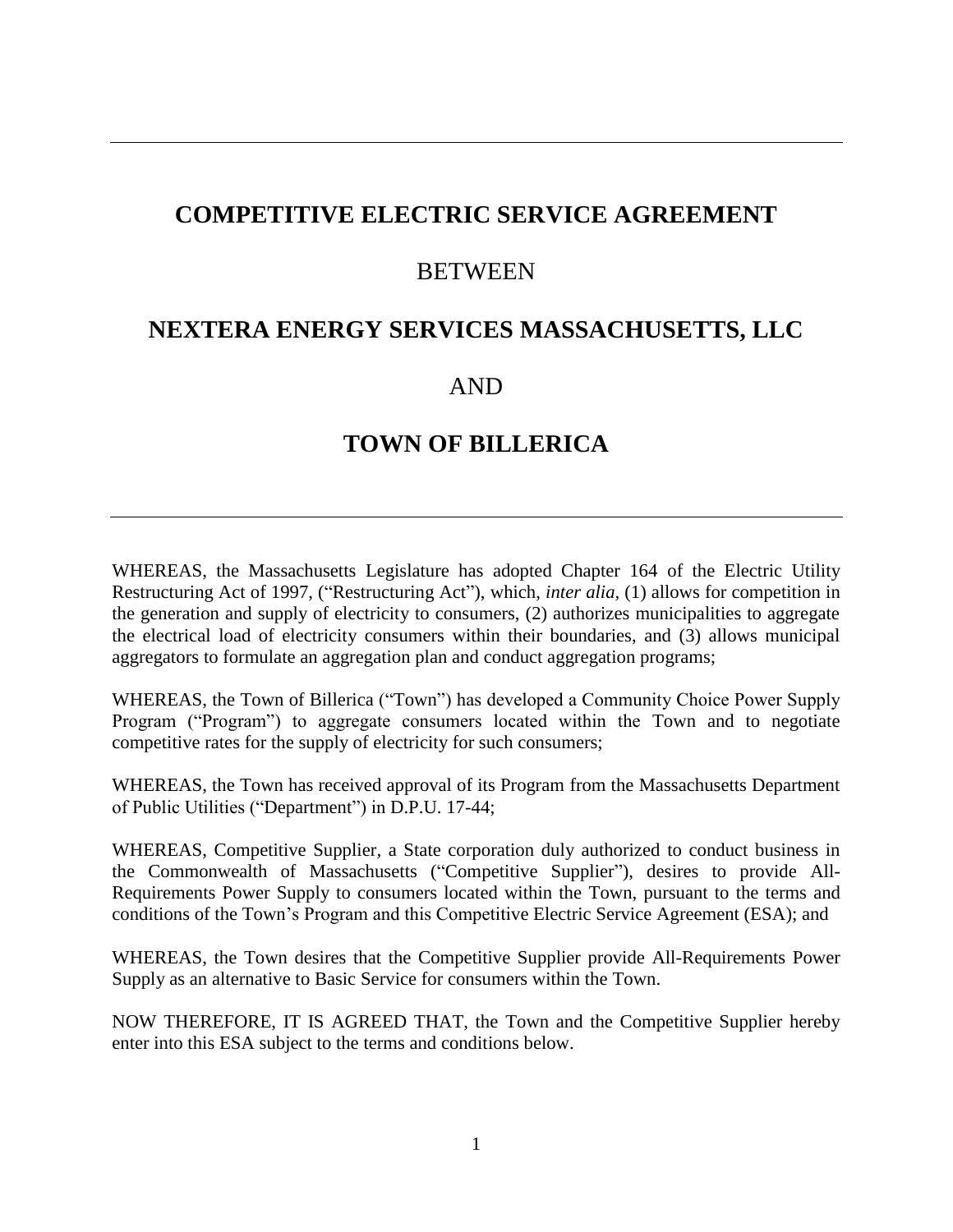## **ARTICLE 1 DEFINITIONS**

Capitalized and in bold type terms that are used but not defined in the body of this ESA, including the Exhibits hereto, shall be defined as set forth in this Article 1. Words defined in this Article 1 which are capitalized shall be given their common and ordinary meanings when they appear without capitalization in the text. Words not defined herein shall be given their common and ordinary meanings.

**1.1 All-Requirements Power Supply -** The service under which the Competitive Supplier provides all of the electrical energy, capacity, reserves, and ancillary services, transmission services, transmission and distribution losses, congestion management, and other such services or products necessary to provide firm power supply to Participating Consumers at the Point of Delivery.

**1.2 Bankruptcy** - With respect to a Party, such Party (i) ceases doing business as a going concern, generally does not pay its debts as they become due or admits in writing its inability to pay its debts as they become due, files a voluntary petition in bankruptcy or is adjudicated bankrupt or insolvent, or files any petition or answer seeking any reorganization, arrangement, composition, readjustment, liquidation, dissolution or similar relief under the present or any future federal bankruptcy code or any other present or future applicable federal, state or other Governmental Rule, or seeks or consents to or acquiesces in the appointment of any trustee, receiver, custodian or liquidator of said Party or of all or any substantial part of its properties, or makes an assignment for the benefit of creditors, or said Party takes any corporate action to authorize or that is in contemplation of the actions set forth in this clause (i); or (ii) a proceeding is initiated against the Party seeking any reorganization, arrangement, composition, readjustment, liquidation, dissolution or similar relief under the present or any future federal bankruptcy code or any other Governmental Rule and, such proceeding is not dismissed within ninety (90) days after the commencement, or any trustee, receiver, custodian or liquidator of said Party or of all or any substantial part of its properties is appointed without the consent or acquiescence of said Party, and such appointment is not vacated or stayed on appeal or otherwise within ninety (90) days after the appointment, or, within ninety (90) days after the expiration of any such stay, has not been vacated, *provided that*, notwithstanding the foregoing, the exercise of rights to take over operation of a Party's assets, or to foreclose on any of a Party's assets, by a secured creditor of such Party (including the appointment of a receiver or other representative in connection with the exercise of such rights) shall not constitute a Bankruptcy.

**1.3 Basic Service -** As defined in M.G.L. c. 164, § 1 and in orders of the Department, as amended or promulgated, as the case may be, from time to time.

**1.4 Commercially Reasonable** - Any of the practices, methods and acts which, in the exercise of reasonable judgment in light of the facts known, or which in the exercise of due diligence, should have been known, at the time the decision was made, would have been expected in the industry to accomplish the desired result consistent with reliability, safety, expedition, project economics and applicable law and regulations.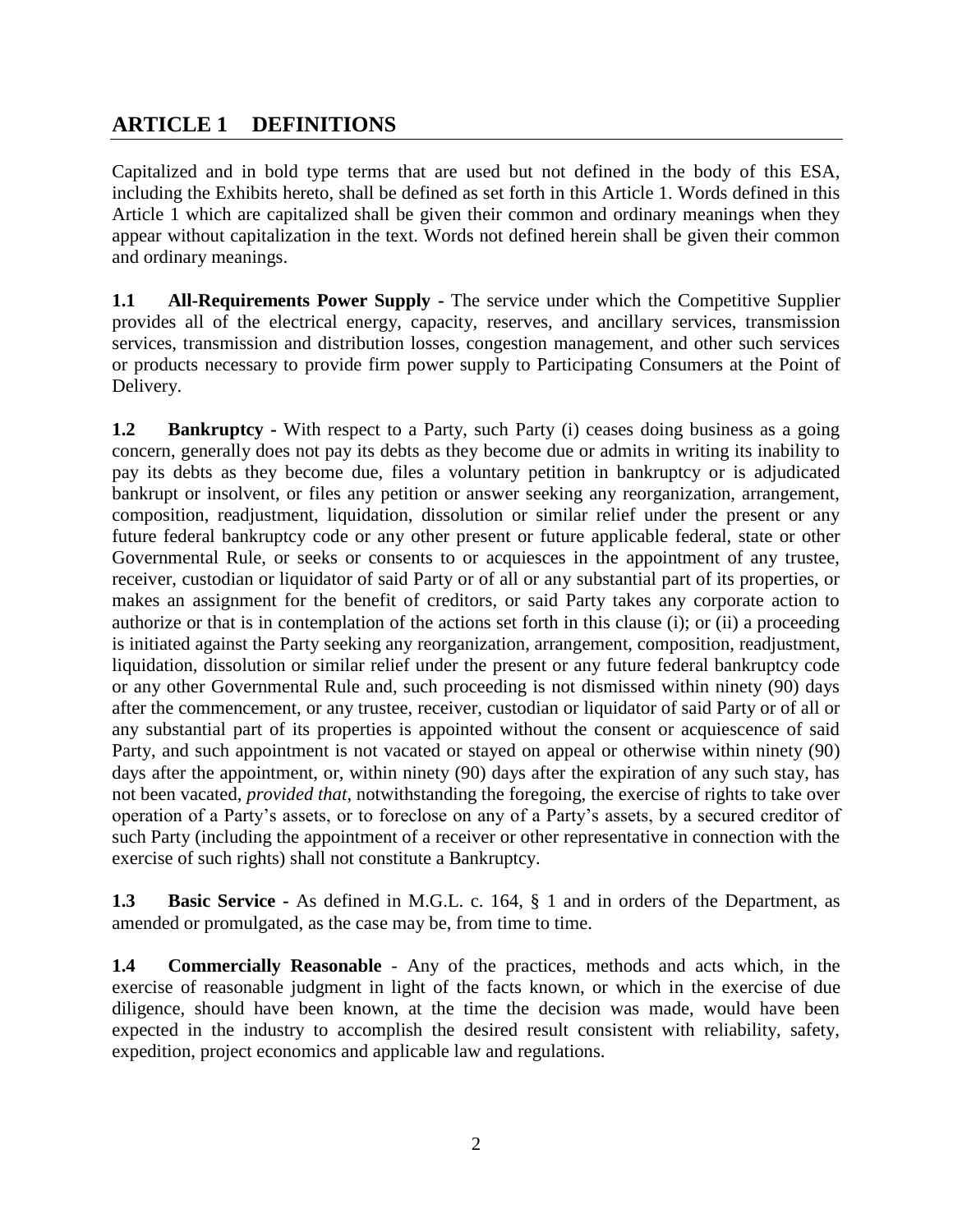**1.5 Competitive Supplier -** NextEra Energy Services Massachusetts LLC ("NES"), a Delaware limited liability company duly authorized to conduct business in the Commonwealth of Massachusetts.

**1.6 Competitive Supplier's Guarantor -** NextEra Energy Capital Holdings, Inc. ("NECH").

**1.7 Credit Rating -** With respect to the Competitive Supplier or Competitive Supplier's Guarantor, its senior unsecured, unsubordinated long-term debt rating, not supported by third party credit enhancement, and if such debt is no longer rated, then the corporate or long-term issuer rating of Competitive Supplier or Competitive Supplier's Guarantor.

**1.8 Delivery Term -** The period for which prices for All-Requirements Power Supply have been established, as set forth Exhibit A.

**1.9 Department** - The Massachusetts Department of Public Utilities or any successor state agency.

**1.10 EDI -** Electronic Data Interchange: The exchange of business data in a standardized format between business computer systems.

**1.11 Effective Date -** The date on which this ESA is executed by the Parties (to be determined by the later date, if the Parties execute on different dates).

**1.12 Eligible Consumers** – Residential, commercial, industrial, municipal, or other consumers of electricity who receive Basic Service from the Local Distributor as of the Effective Date, at one or more locations within the geographic boundaries of the Town. For the avoidance of doubt, all Eligible Consumers must reside or be otherwise located at one or more locations within the geographic boundaries of the Town; as such boundaries exist on the Effective Date of this ESA.

**1.13 ESA -** This Competitive Electric Service Agreement.

**1.14** *Force Majeure* **-** Any cause not within the reasonable control of the affected Party which precludes that party from carrying out, in whole or in part, its obligations under this ESA, including, but not limited to, Acts of God; winds; hurricanes; tornadoes; fires; epidemics; landslides; earthquakes; floods; other natural catastrophes; strikes; lock-outs or other industrial disturbances; acts of public enemies; acts, failures to act or orders of any kind of any governmental authorities acting in their regulatory or judicial capacity, provided, however, that any such discretionary acts, failures to act or orders of any kind by the Town may not be asserted as an event of *Force Majeure* by the Town; insurrections; military action; war, whether or not it is declared; sabotage; riots; civil disturbances or explosions. Nothing in this provision is intended to excuse any Party from performing due to any governmental act, failure to act, or order, where it was reasonably within such Party's power to prevent such act, failure to act, or order. Economic hardship of either Party shall not constitute an event of *Force Majeure*.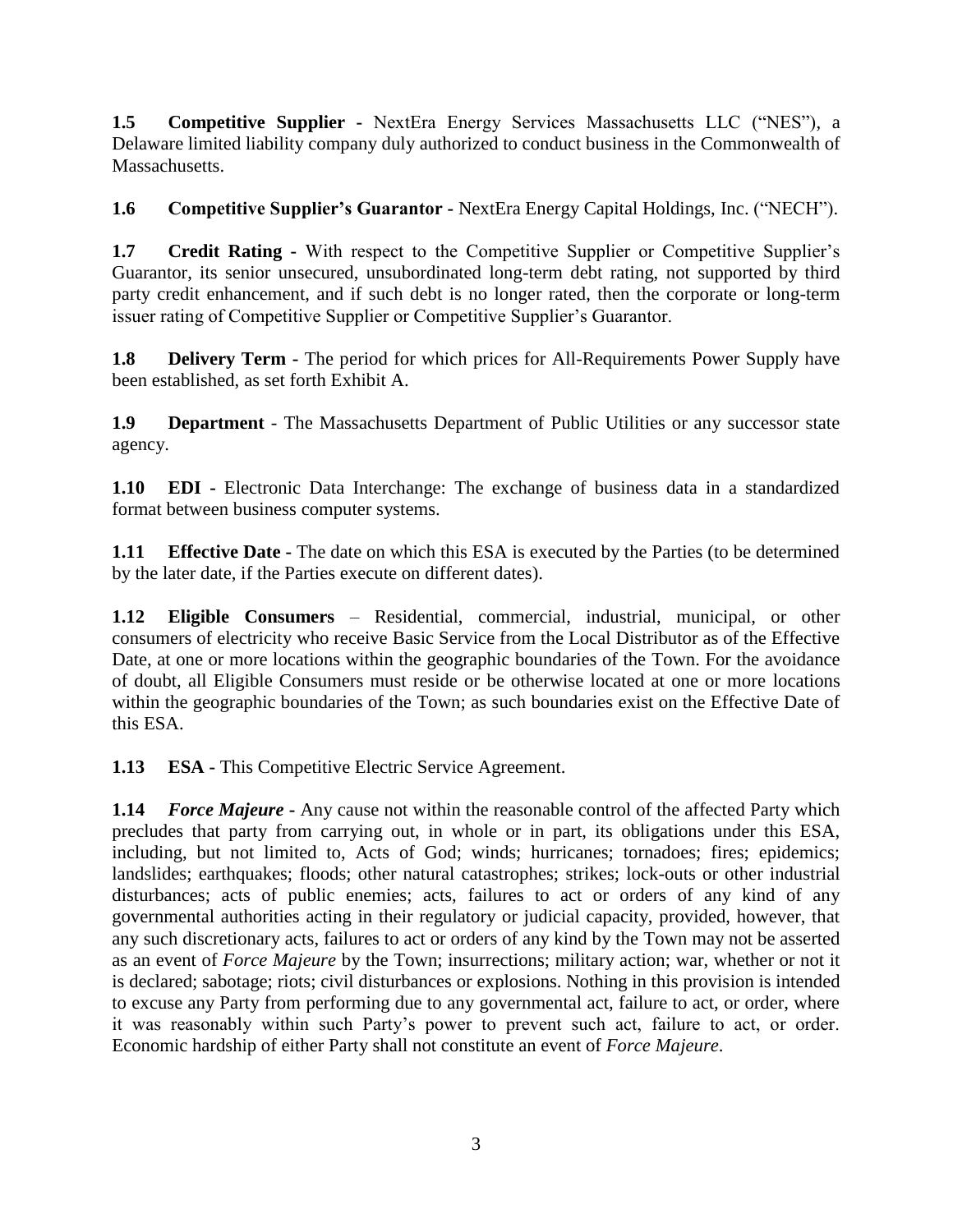**1.15 General Communications -** The type of communications described and defined in Article 5.6 herein.

**1.16 Governmental Authority -** Any national, state or local government, independent system operator, regional transmission owner or operator, any political subdivision thereof or any other governmental, judicial, regulatory, public or statutory instrumentality, authority, body, agency, department, bureau, or entity, excluding the Town.

**1.17 Governmental Rule -** Any law, rule, regulation, ordinance, order, code, permit, interpretation, judgment, decree, or similar form of decision of any Governmental Authority having the effect and force of law.

**1.18 Green Power** – Electric energy generated by equipment or facilities including solar power, biomass, landfill gas, wind turbine, hydro power or other renewable energy generating resource or technology, as may be defined by M.G.L. c. 25 A, § 11F, § 11F1/2, or M.G.L. c. 164, § 1, or, that may be otherwise added by mutual agreement of the Parties.

**1.19 ISO-NE -** The New England Independent System Operator, or such successor or other entity which oversees the integrated dispatch of power plants in New England and the bulk transmission of electricity throughout the New England power grid.

**1.20 kWh, kW -** Kilowatt-hour and kilowatts, respectively.

**1.21 Local Distributor -** Utility, or any successor company(ies) or entity(ies) providing electricity distribution services in the Town.

**1.22 NEPOOL -** The New England Power Pool.

**1.23 New Consumers -** Residential, commercial, industrial, municipal, or other consumers of electricity that become Eligible Consumers after the Effective Date.

**1.24 New Taxes -** Any taxes not in effect as of the Effective Date enacted by a Governmental Authority or the Town, to be effective after the Effective Date with respect to All-Requirements Power Supply, or any Governmental Rule enacted and effective after the Effective Date resulting in application of any existing tax for the first time to Participating Consumers.

**1.25 Participating Consumers -** Eligible Consumers enrolled in the Program.

**1.26 Parties** - The Town and Competitive Supplier, as the context requires. In the singular, "Party" shall refer to any one of the preceding.

**1.27 Plan -** Billerica's Community Choice Power Supply Program as adopted or amended by the Town from time to time, and as approved by the Department on October 18, 2017 in D.P.U. 17-44. The Aggregation Plan is a plan developed by the Town to aggregate electricity consumers for the primary purpose of negotiating the best rates for the supply of electricity for such consumers.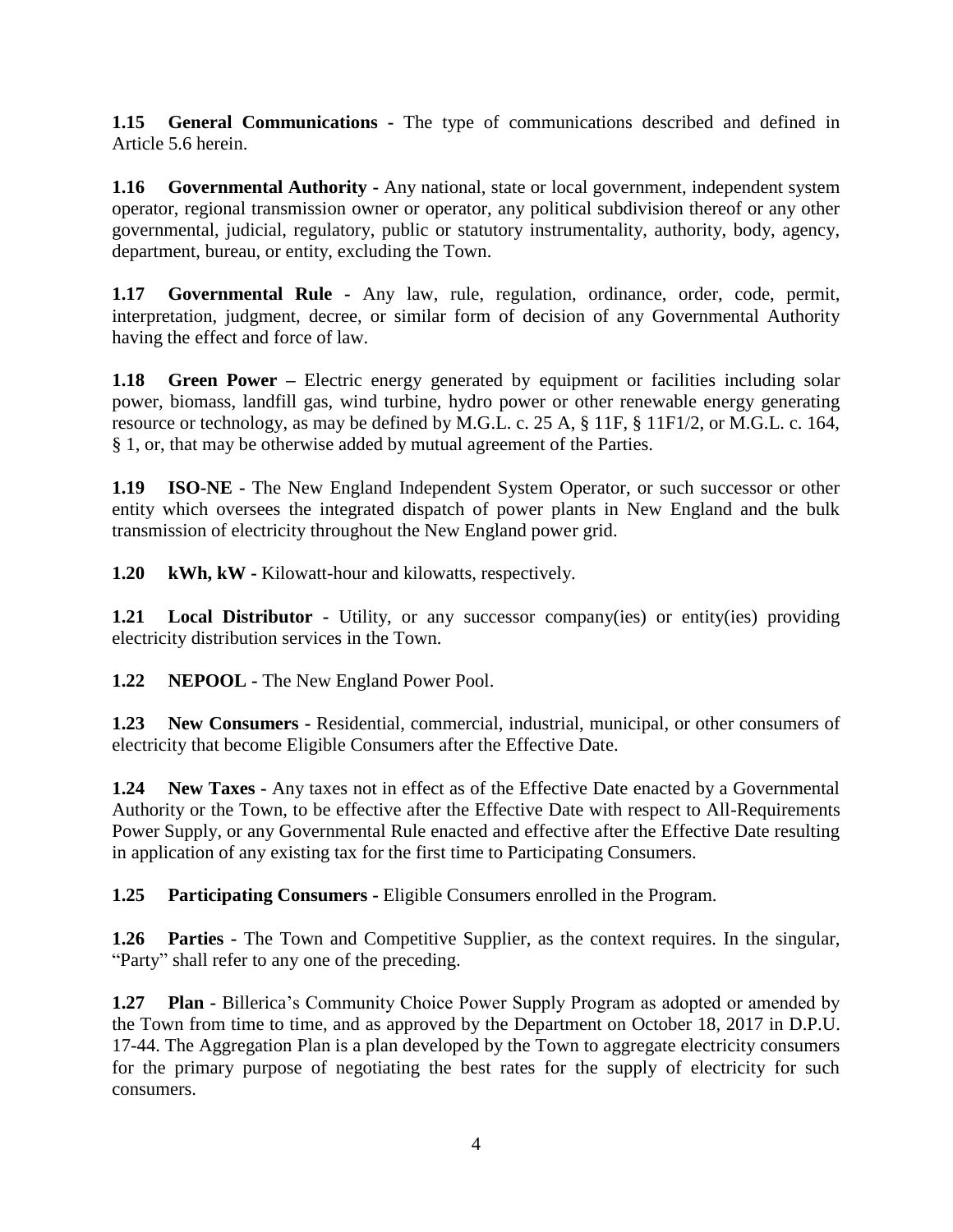**1.28 Point of Delivery -** The point of interconnection between NEPOOL Pool Transmission Facilities and the transmission facilities of the Local Distributor.

**1.29 Point of Sale -** The electric meter for each Participating Consumer's account, as designated by the Local Distributor.

**1.30 Program -** Billerica's Community Choice Power Supply Program, under which, the Plan is described and implemented.

**1.31 Regulatory Event -** A change in a Governmental Rule by a Governmental Authority, including without limitation the Local Distributor's tariffs, market rules, operating protocols and definitions, that have a material effect on the services and transactions contemplated by this ESA. A "change" as used herein includes without limitation any amendment, modification, nullification, suspension, repeal, finding of unconstitutionality or unlawfulness, or any change in construction or interpretation.

**1.32 Retail Price -** As set forth in Exhibit A.

**1.33 Service Commencement Date -** The Participating Consumers' first meter read dates for the month of January 2019.

**1.34 Term -** As defined in Article 4.1.

# **ARTICLE 2 RIGHTS GRANTED**

#### **2.1 GENERAL DESCRIPTION AND LIMITATIONS**

Competitive Supplier is hereby granted the exclusive right to provide All-Requirements Power Supply to Participating Consumers pursuant to the terms of the Program and this ESA. For the avoidance of doubt, Competitive Supplier shall be authorized to supply All-Requirements Power Supply only to Participating Consumers, and the Local Distributor will continue to have the right and obligation to supply electricity to Eligible Consumers who opt-out of the Program and remain on, or return to, Basic Service, until changes in law, regulation or policy may allow otherwise. Competitive Supplier further recognizes that this ESA does not guarantee that any individual Eligible Consumer will be served by the Competitive Supplier.

In accordance with Article 3 below, all Eligible Consumers shall be automatically enrolled in the Program unless they choose to opt-out. In the event the geographic boundaries of the Town change during the term of this ESA, Competitive Supplier shall only be obligated to supply All-Requirements Service to those Participating Consumers located within the Town as such boundaries existed on the Effective Date of this ESA. As between the Parties, the Competitive Supplier has the sole obligation of making appropriate arrangements with the Local Distributor, and any arrangements which may be necessary with the ISO-NE so that Participating Consumers receive the electricity supplies to be delivered pursuant to this ESA.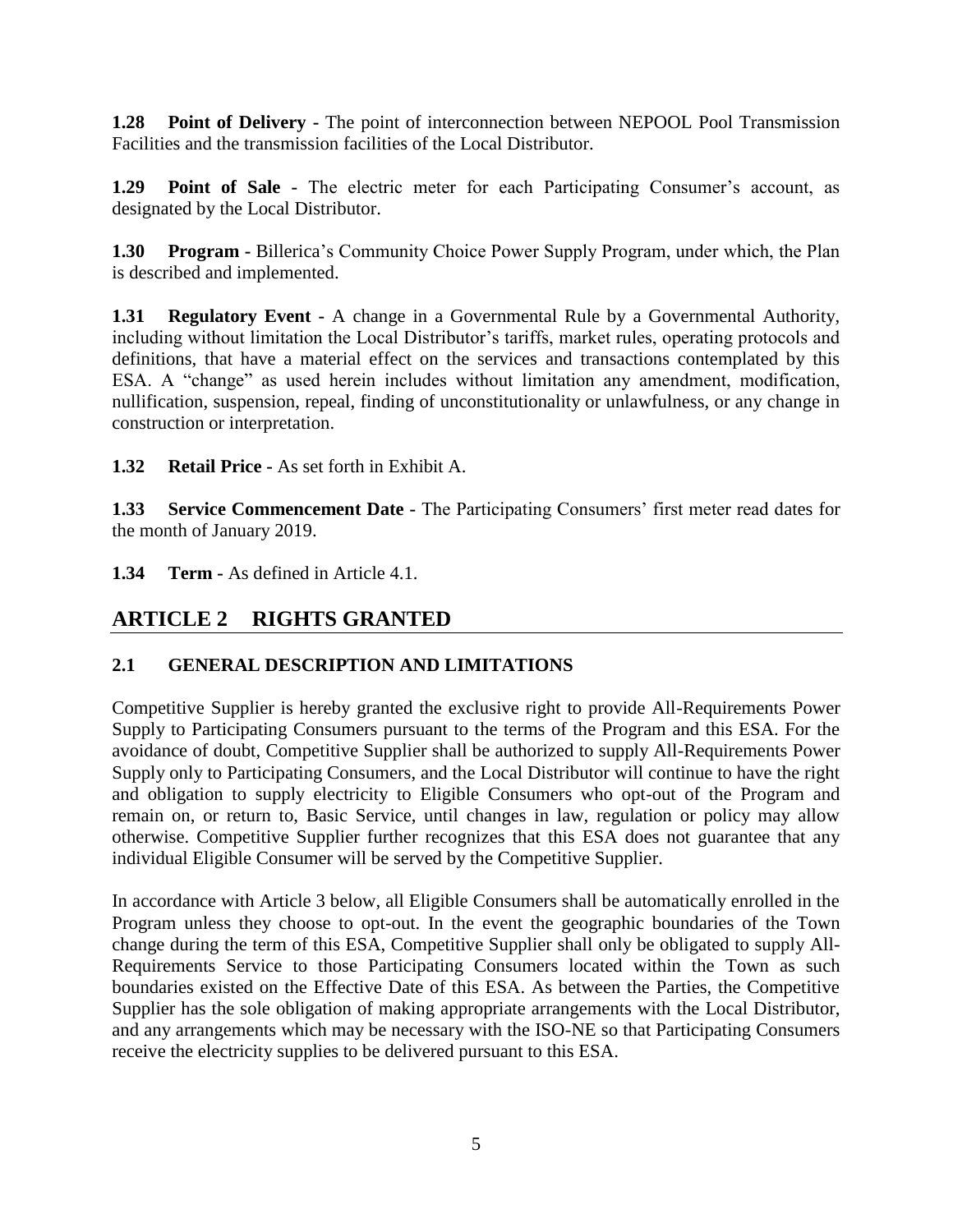The Town shall specifically authorize the Local Distributor to provide, and Competitive Supplier the right to obtain and utilize as required, all billing and energy consumption information for Participating Consumers as is reasonably available from the Local Distributor. Competitive Supplier shall request consumption data for individual Participating Consumers from the Local Distributor via EDI. If further action is required by the Local Distributor to authorize Competitive Supplier to receive such consumption and billing data, the Town agrees to use Commercially Reasonable efforts, at Competitive Supplier's cost, to assist Competitive Supplier, if so requested by it, in obtaining such information for Participating Consumers, including, without limitation, assisting Competitive Supplier in obtaining permission from such Eligible Consumers and/or the Department, where necessary as a prerequisite to the provision of such information. Competitive Supplier shall not be responsible for any errors that Competitive Supplier makes in the provision of All-Requirements Power Supply to the extent such errors are caused by errors or omissions in the information provided to it by the Local Distributor.

#### **2.2 AGENCY RELATIONSHIP**

The Town is authorized to act on behalf of the Eligible Consumers in contracting for electric supply for such Eligible Consumers, and is authorized to act as agent for all Participating Consumers. The Town and Competitive Supplier agree and understand that Participating Consumers shall be principals under this ESA and shall have privity of contract with Competitive Supplier; *provided, however*, that in any litigation arising under this ESA, only the Town, as agent for the Participating Consumers, has the right to bring claims against the Competitive Supplier.

### **2.3 COMPLIANCE WITH LAWS**

By entering into this ESA, the parties specifically represent that they have exercised due diligence to review and have fully complied with all relevant regulations and orders of the Federal Energy Regulatory Commission (FERC), the Department, Massachusetts Attorney General (AG), and the Massachusetts Department of Energy Resources (DOER) and any other governmental authorities having jurisdiction over any element of the transactions contemplated by this ESA.

#### **2.4 CONDITIONS PRECEDENT**

The Town's obligations under this ESA shall be conditioned upon the Competitive Supplier, or, with respect to (c) and (d) below, Competitive Supplier's wholesale power marketing affiliate, fulfilling the following requirements:

- a) maintain Competitive Supplier's license from the Department (as such term is defined in the Local Distributor's Terms and Conditions for Competitive Suppliers);
- b) execute a Competitive Electric Supplier Service Agreement with the Local Distributor in a form reasonably satisfactory to Competitive Supplier;
- c) execute any appropriate ISO-NE applications and agreements;
- d) obtain authorization from the FERC to sell power at market-based rates; and
- e) complete EDI testing with Local Distributor.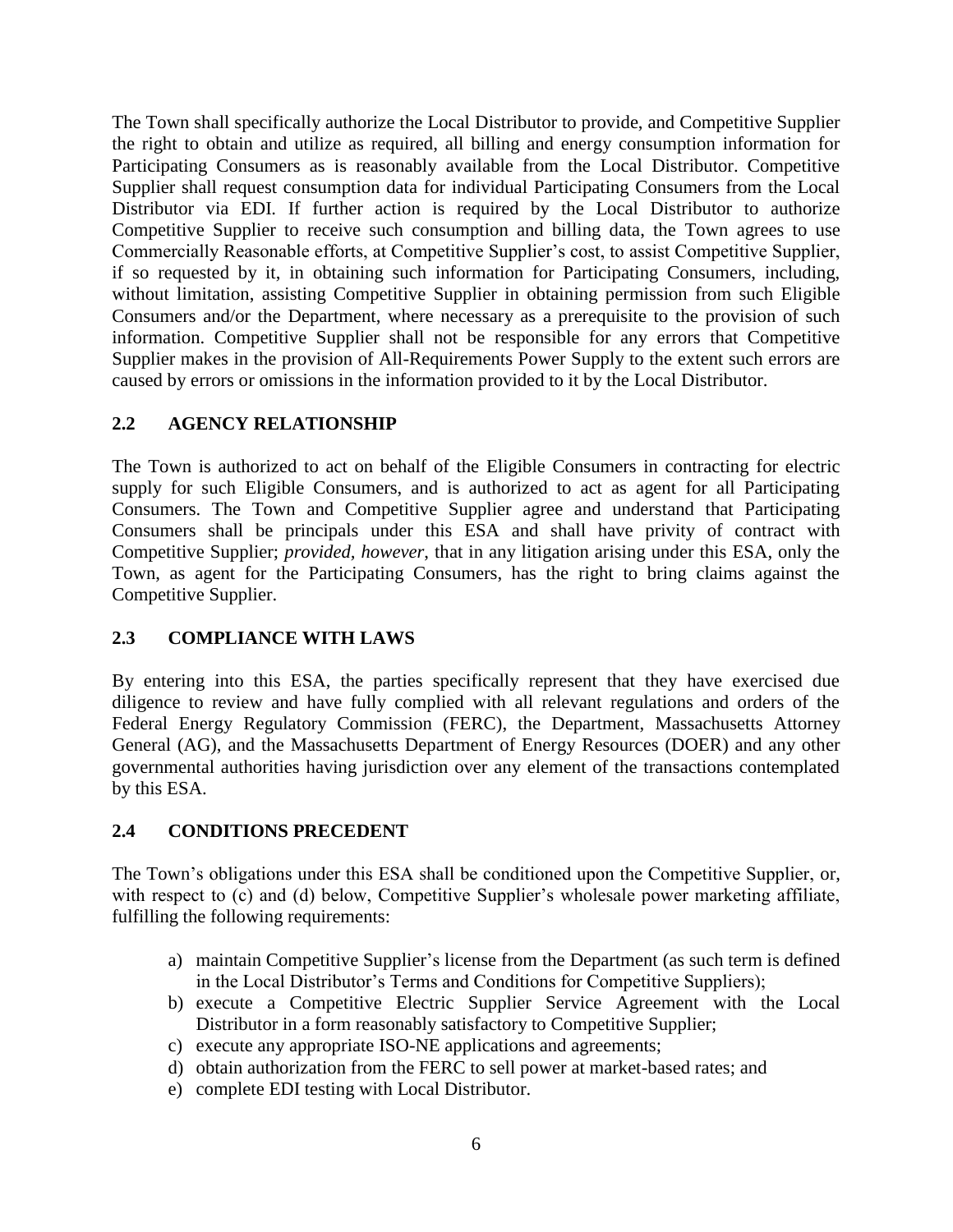If Competitive Supplier has not fulfilled all such requirements by the Service Commencement Date, either Party may terminate this ESA without any liability to the other Party.

#### **2.5 OWNERSHIP AND USE OF ELIGIBLE CONSUMER DATA**

Competitive Supplier acknowledges that the Town shall have exclusive ownership of all right, title, and interest in and to all Eligible Consumer data (including addresses, telephone numbers or other identifying information) made available to Competitive Supplier as a result of execution of this ESA. Competitive Supplier shall use Eligible Consumer data solely to provide All-Requirements Power Supply to Participating Consumers and to render other services expressly required or permitted under this ESA. Any other use of Eligible Consumer data without the prior written consent of the Town is strictly prohibited. Pursuant to such authorized use, Competitive Supplier may share such Eligible Consumer data with affiliates and third-party vendors as reasonably necessary to accommodate Competitive Supplier's provision of All-Requirements Power Supply or other performance pursuant to this ESA (including, without limitation, collection of receivables), provided that Competitive Supplier will take reasonable measures to inform any such vendor of the confidential nature of such data and the restrictions set forth in this Article 2.5 and elsewhere in this ESA. Except as expressly provided in this ESA, Competitive Supplier shall not disclose any Eligible Consumer data to any third-party that has not executed a non-disclosure certificate or agreement in a form mutually acceptable to the Parties, and Competitive Supplier shall take Commercially Reasonable measures to protect Eligible Consumer data from access by, or beneficial use for, any third-party. Notwithstanding the foregoing, the Parties agree that contract employees and entities with which Competitive Supplier contracts to provide contract employees shall not be deemed third parties for purposes of this Section 2.5. To the extent that the provision of All-Requirements Power Supply or other services under this ESA requires that Competitive Supplier have access to or make use of any Eligible Consumer data, Competitive Supplier shall treat such Eligible Consumer data as confidential information. Competitive Supplier may use Eligible Consumer data to engage in direct marketing only during the term of this ESA and subject to the terms set forth in Article 18.2. A violation of this Article 2.5 shall be grounds for termination under Article 4.2(a). Competitive Supplier agrees violation of this Article 2.5 shall constitute irreparable harm.

## **ARTICLE 3 CONSUMER CHOICE, NOTIFICATION OF RIGHTS, ENROLLMENT**

### **3.1 CONSUMER CHOICE**

The Parties acknowledge and agree that all Participating Consumers have the right, pursuant to M.G.L. c. 164, § 134 and the Program, to change their source of electricity supply, as set forth in Article 2.1. The Parties represent and warrant to each other that they shall not unreasonably interfere with the right of Participating Consumers to opt-out of the Program, and shall comply with any rules, regulations or policies of the Department, the Local Distributor and/or other lawful Governmental Authority regarding the procedures for opting out or of switching from one source of electric supply to another. Notwithstanding the foregoing, however, the Parties may take Commercially Reasonable measures to encourage Participating Consumers to affirmatively agree to remain in the Program, consistent with any Governmental Rules.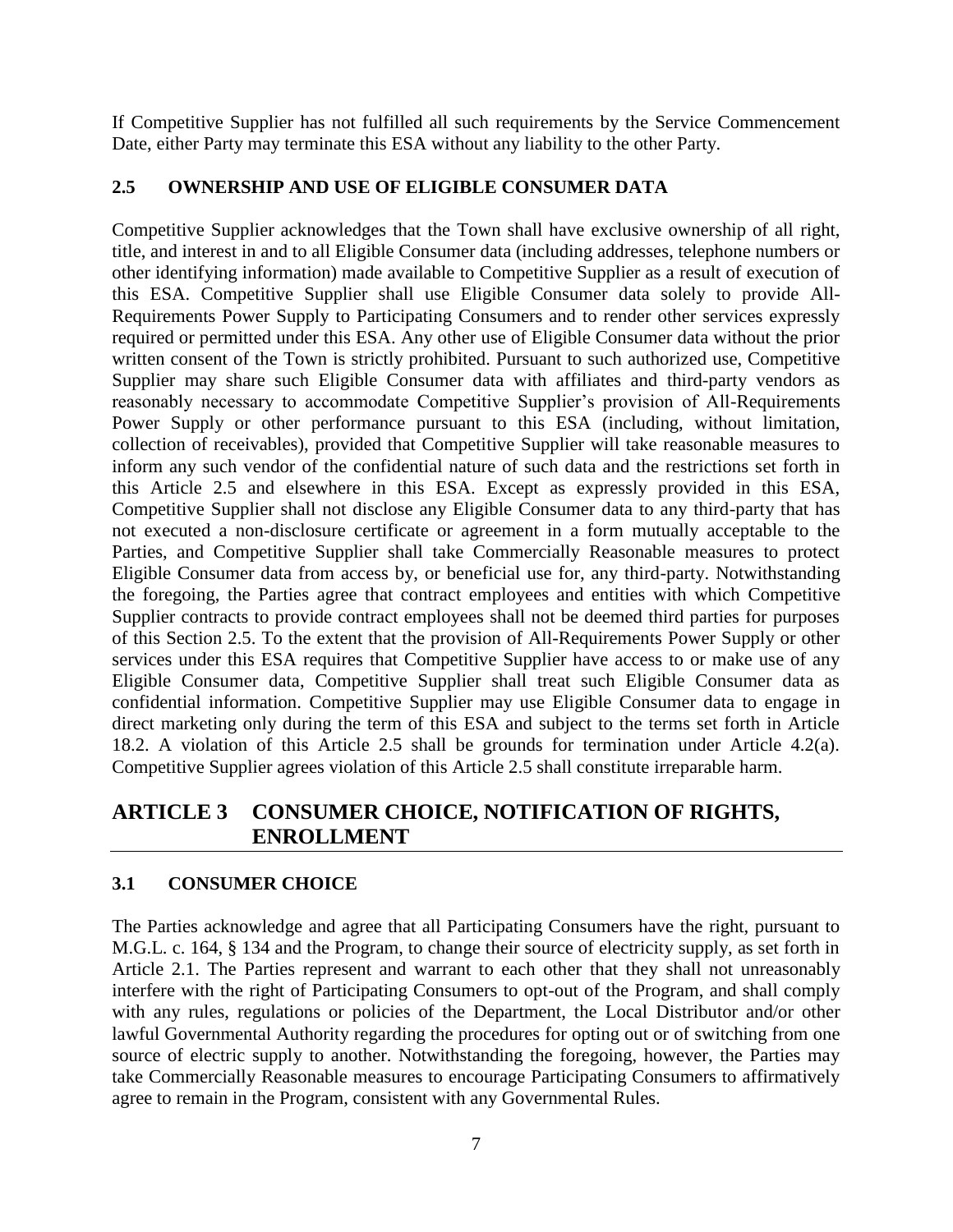#### **3.2 NOTIFICATION TO NEW CONSUMERS OF OPT-OUT RIGHTS**

Consistent with the requirements of any applicable Governmental Rules, and within a reasonable time after the Local Distributor notifies Competitive Supplier of the existence of a New Consumer and has provided to Competitive Supplier such New Consumer's account number, service and billing address, and other pertinent contact information, Competitive Supplier shall notify such New Consumer (i) of the date on which such New Consumer will be automatically enrolled in the Program, and (ii) that the Competitive Supplier will be providing All-Requirements Power Supply to such New Consumer as of the same date, subject to the opt-out provisions of the M.G.L. c. 164, § 134, the Plan, and the Program ("Opt-Out Notice"). The Opt-Out Notice shall be mailed to each such New Consumer prior to the date of automatic enrollment. The Competitive Supplier, in its discretion as to form and content shall: (i) prominently state all charges to be assessed by the Competitive Supplier; (ii) provide a summary of the prices and terms included in Exhibit A as well as fully disclose the prices and terms then being offered for Basic Service by the Local Distributor; (iii) state how such New Consumer may opt-out of the Program prior to enrollment and remain on Basic Service from the Local Distributor; and (iv) state how all Participating Consumers, subsequent to enrollment, will also have the right to opt-out at any time and return to Basic Service or choose a new Competitive Supplier without paying a fee or penalty to Competitive Supplier. All such notices must be approved in advance by the Town, such approval not to be unreasonably withheld.

The above procedures also apply to New Consumers that are subsequent to the initial enrollment; however, it is the responsibility of the Competitive Supplier to request the subsequent New Consumer's pertinent information from the Local Distributor on a quarterly basis.

The Competitive Supplier is responsible for all mailings and mailing costs associated with consumer notification whether it be for the initial enrollment or subsequent enrollments. The Competitive Supplier will maintain a complete list of opt-outs throughout the life of the contract whether received prior to the initial enrollment or after accounts have been enrolled. Upon request, the Competitive Supplier will make this opt-out list available to the Town or its agent. The Competitive Supplier will conduct subsequent opt-out mailings in the timeframe necessary as directed by the Town or its agent.

In providing the notifications set forth in this Article 3.2, and in otherwise conducting the activities in Article 3.4 below, the Competitive Supplier must rely upon information provided to it by the Local Distributor for the purpose of performing its obligations. Competitive Supplier will not be responsible for any errors or omissions in connection with its notification of Eligible Consumers resulting from errors or omissions in the information provided to it by the Local Distributor.

#### **3.3 CONSUMER AWARENESS**

Upon mutual agreement concerning the content and method, either the Competitive Supplier or Colonial Power Group, Inc. (CPG) may conduct consumer awareness efforts at its sole expense.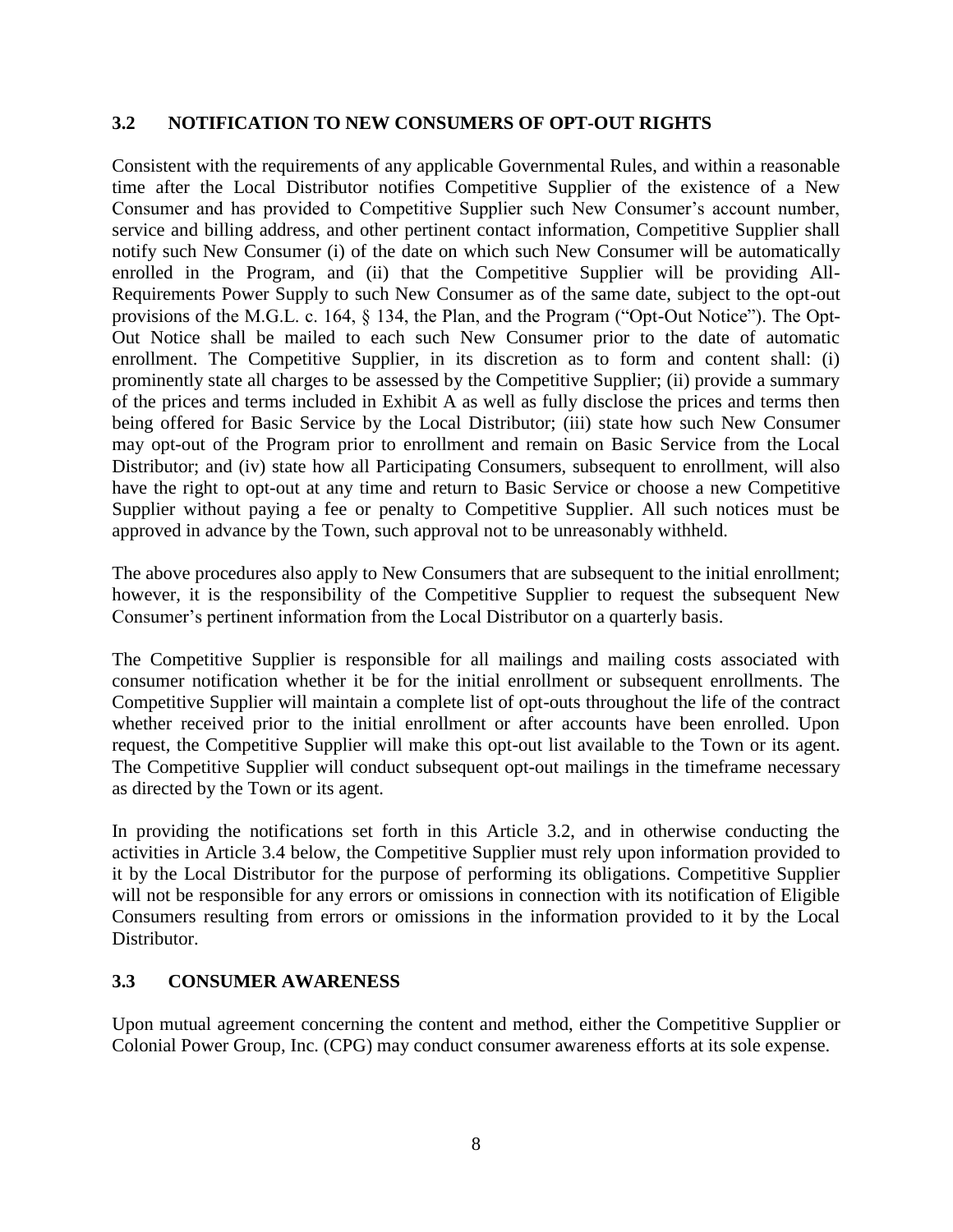#### **3.4 ENROLLMENT**

**3.4.1 Participating Consumers** - All Participating Consumers as of the Effective Date will continue to be enrolled in the Program under the terms of this ESA unless they opt-out. Within one (1) day after the Effective Date, the Town shall provide to Competitive Supplier a list of Participating Consumers as of the Effective Date, as well as such Participating Consumers' service and billing addresses, and any other information necessary for Competitive Supplier to commence All-Requirements Power Supply to such Participating Consumers as of the Service Commencement Date.

**3.4.2 New Consumers** - If New Consumers elect not to opt-out of the Program as provided in Article 3.2, such New Consumers will be automatically enrolled by Competitive Supplier in the Program. Competitive Supplier shall enroll such New Consumers in accordance with applicable Local Distributor rules.

**3.4.3 Eligible Consumers Opting Out** - At any time during this ESA, Eligible Consumers who have previously opted out of the Program may request that they be re-enrolled in the Program. Competitive Supplier may provide All-Requirements Power Supply to such Eligible Consumers at Competitive Supplier's discretion, at the aggregation rate. Besides accurately and promptly transmitting information provided by such Eligible Consumers to the Local Distributor and following any procedural or other steps which may be mutually agreed to, the Competitive Supplier shall be responsible for enrolling all Eligible Customers through EDI transactions submitted to the Local Distributor for initial enrollment in the aggregation and all enrollments thereafter.

**3.4.4 Consumers Served by Third-Parties** - Consumers being served under other competitive supply programs offered by third-parties will not be automatically enrolled as Participating Consumers under this ESA when such program terminates or is otherwise completed. Competitive Supplier agrees that consumers under such third-party competitive supply programs may affirmatively opt-in and receive All-Requirements Power Supply at the Competitive Supplier's discretion, at the aggregation rate.

# **ARTICLE 4 TERM OF CONTRACT AND TERMINATION**

## **4.1 TERM**

This ESA shall commence on the Effective Date, *provided, however*, that Competitive Supplier's obligation to provide All-Requirements Power Supply shall commence on the Service Commencement Date, and shall terminate with the Participating Consumers' first meter read dates for the month of January 2021, unless terminated earlier under Article 4.2 below ("Term").

### **4.2 TERMINATION**

This ESA may be terminated at any time upon written notice: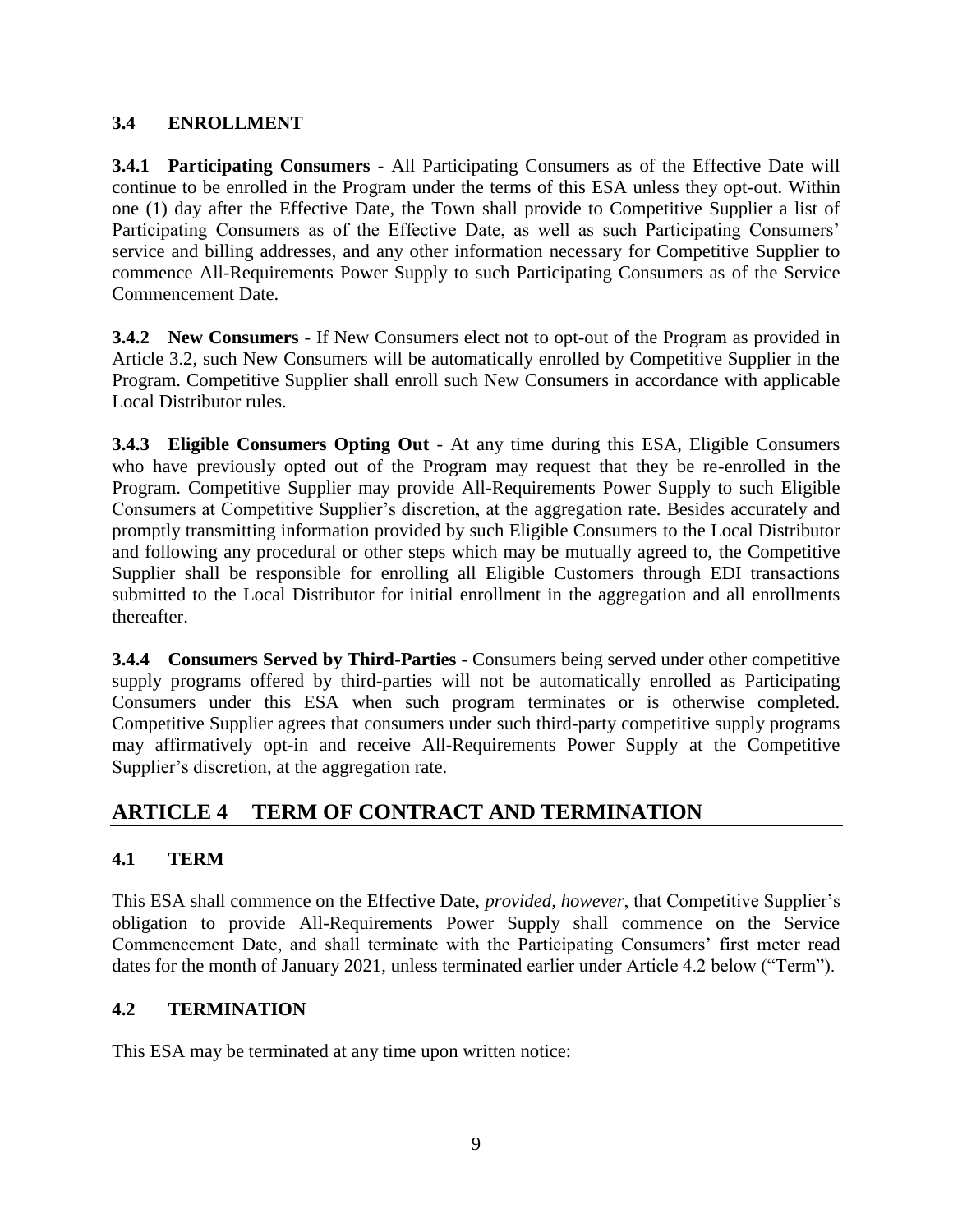- a) by the Town, or the Competitive Supplier, if either Party fails to remedy or cure any breach of any material provision or condition of this ESA (including, but not limited to, Article 2.5 and Article 9, but excluding the failure to provide or arrange for All-Requirements Power Supply, which is addressed in Article 4.2(c)), within sixty (60) days following written notice to do so by the non-breaching party; or
- b) by the Town, or the Competitive Supplier, if any material provision or condition of this ESA be finally adjudged invalid by any court of competent jurisdiction, or if the Department exercises any lawful jurisdiction so as to invalidate or disapprove this ESA in whole or in significant part; or
- c) by the Town in the event of the failure of the Competitive Supplier to provide or arrange for All-Requirements Power Supply to Participating Consumers, in the absence of *Force Majeure* or the Town's failure to perform and without the benefit of any cure period; *provided, however*, that the Town shall not be permitted to terminate this ESA if the Competitive Supplier's failure to provide or arrange All-Requirements Power Supply is a direct result of actions or non-actions by any transmission service provider, the Local Distributor, or the ISO-NE.

#### **4.3 OBLIGATIONS UPON TERMINATION**

Following termination of this ESA, the Parties shall each discharge by performance all obligations due to any other Party that arose up to the date of termination of the ESA. Upon the effective date of termination of the ESA, all rights and privileges granted to, and obligations imposed on, the Competitive Supplier shall cease, with the exception of the right to collect all monies due for services rendered to that date.

The Competitive Supplier specifically waives all rights it may have at law to claim that the Town has no standing or otherwise lacks the authority to seek monetary damages on behalf of individual Participating Consumers in the event of a termination of this ESA.

#### **4.4 SPECIFIC PERFORMANCE**

Notwithstanding any other provision herein, the Parties agree that if the Town (i) fails to comply with any material provision of, or obligation under, this ESA, including but not limited to the provisions of Article 6, (ii) seeks to modify, suspend or terminate the Program during the Term, or (iii) seeks to terminate this ESA except as expressly authorized in Article 4.2, Competitive Supplier shall be entitled to specific performance of this ESA. The Parties acknowledge and agree that because monetary damages are not available to Competitive Supplier under this ESA, there is no remedy at law adequate to compensate Competitive Supplier for the Town's actions as described in (i), (ii) and/or (iii), and further agree that Competitive Supplier will suffer irreparable harm if the Town takes any of the actions described in (i), (ii) or (iii) herein.

#### **4.5 EXTENSION**

The ESA may be extended beyond the termination date established in Article 4.1 by mutual, written agreement of the Parties. Any new pricing terms shall be added to and replace Exhibit A as Exhibit A-1. Upon any such extension, this ESA shall continue to be in effect, and all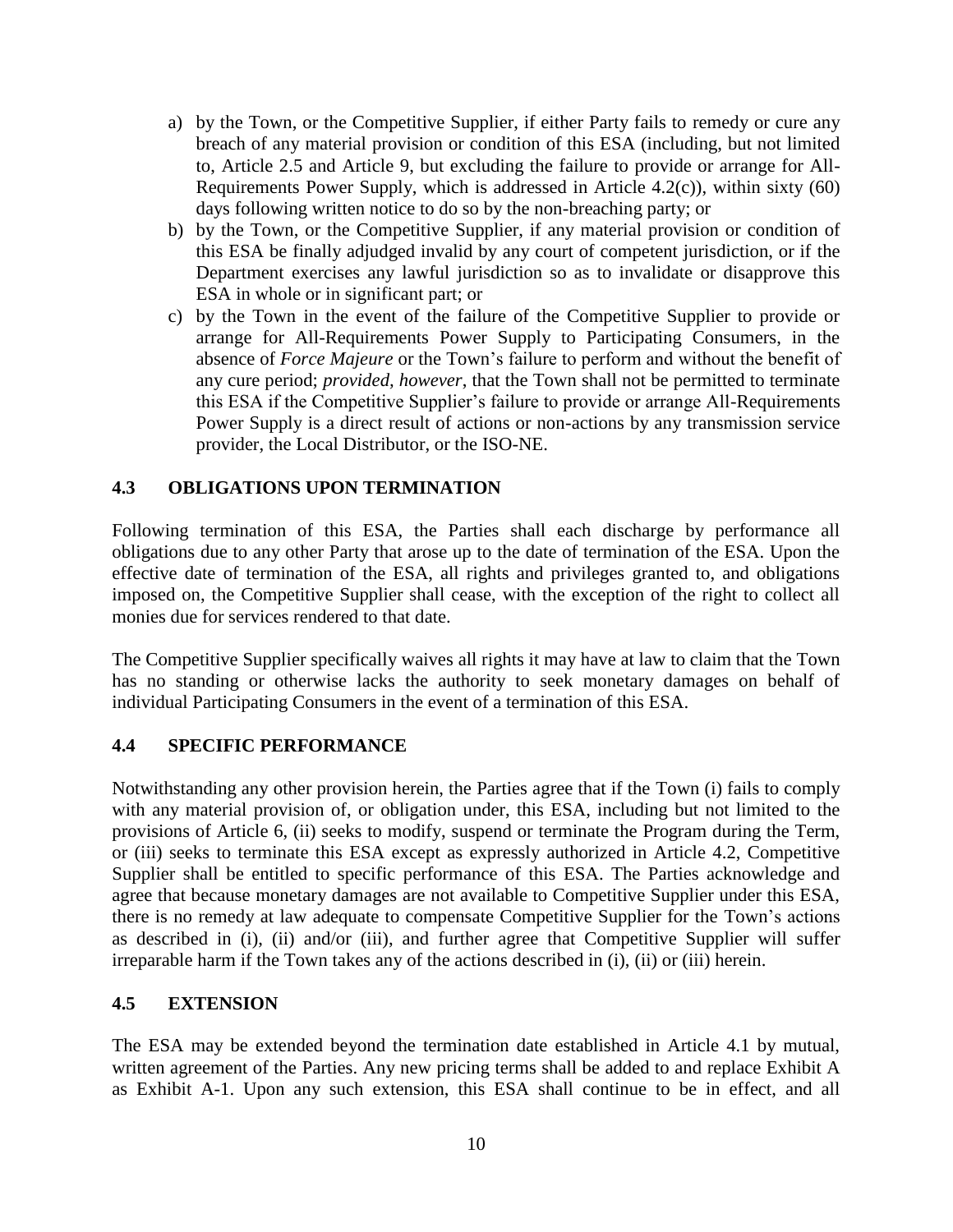provisions of the ESA shall retain the same force and effect as before the extension, unless it is terminated by either Party pursuant to the provisions of Article 4.2 or until the date stated in such extension.

## **ARTICLE 5 CONTINUING COVENANTS**

The Competitive Supplier agrees and covenants to perform each of the following obligations during the term of this ESA.

#### **5.1 STANDARDS OF MANAGEMENT AND OPERATIONS**

In performing its obligations hereunder, during the term of this ESA, the Competitive Supplier shall exercise reasonable care to assure that its facilities are prudently and efficiently managed; that it employs an adequate number of competently trained and experienced personnel to carry out its responsibilities; that it delivers or arranges to deliver a safe and reliable supply of such amounts of electricity to the Point of Delivery as are required under this ESA; that it complies with all relevant industry standards and practices for the supply of electricity to Participating Consumers; and that, at all times with respect to Participating Consumers, it exercises good practice for a Competitive Supplier and employs Commercially Reasonable skills, systems and methods available to it.

#### **5.2 CUSTOMER SERVICE ACCESS**

The Competitive Supplier agrees to provide, or cause to be provided, certain customer services to Participating Consumers. Such services shall be reasonably accessible to all Participating Consumers, shall be available during normal working hours, shall allow Participating Consumers to transact business they may have with the Competitive Supplier, and shall serve as a communications liaison among the Competitive Supplier, the Town, and the Local Distributor. A toll-free telephone number will be established by Competitive Supplier and be available for Participating Consumers to contact Competitive Supplier during normal business hours (9:00 A.M. - 5:00 P.M., Monday through Friday) to resolve concerns, answer questions and transact business with respect to the service received from Competitive Supplier. The Town will post program-related information on the Town's website which will be available to Participating Consumers for general information, product and service information, and other purposes.

#### **5.3 RESPONDING TO REQUESTS FOR INFORMATION**

To the extent authorized by the Participating Consumer(s) and to the extent such individual permission is required by law, the Competitive Supplier shall, during normal business hours (as set forth above), respond promptly and without charge therefore to reasonable requests of the Town for information or explanation regarding the matters covered by this ESA and the supply of electricity to Participating Consumers. Competitive Supplier agrees to designate a service representative or representatives (the "Service Contacts") who shall be available for these purposes, and shall identify the office address and telephone number of such representative(s). Whenever necessary to comply with this Article 5.3, the Service Contacts shall call upon other employees or agents of the Competitive Supplier to obtain such information or explanation as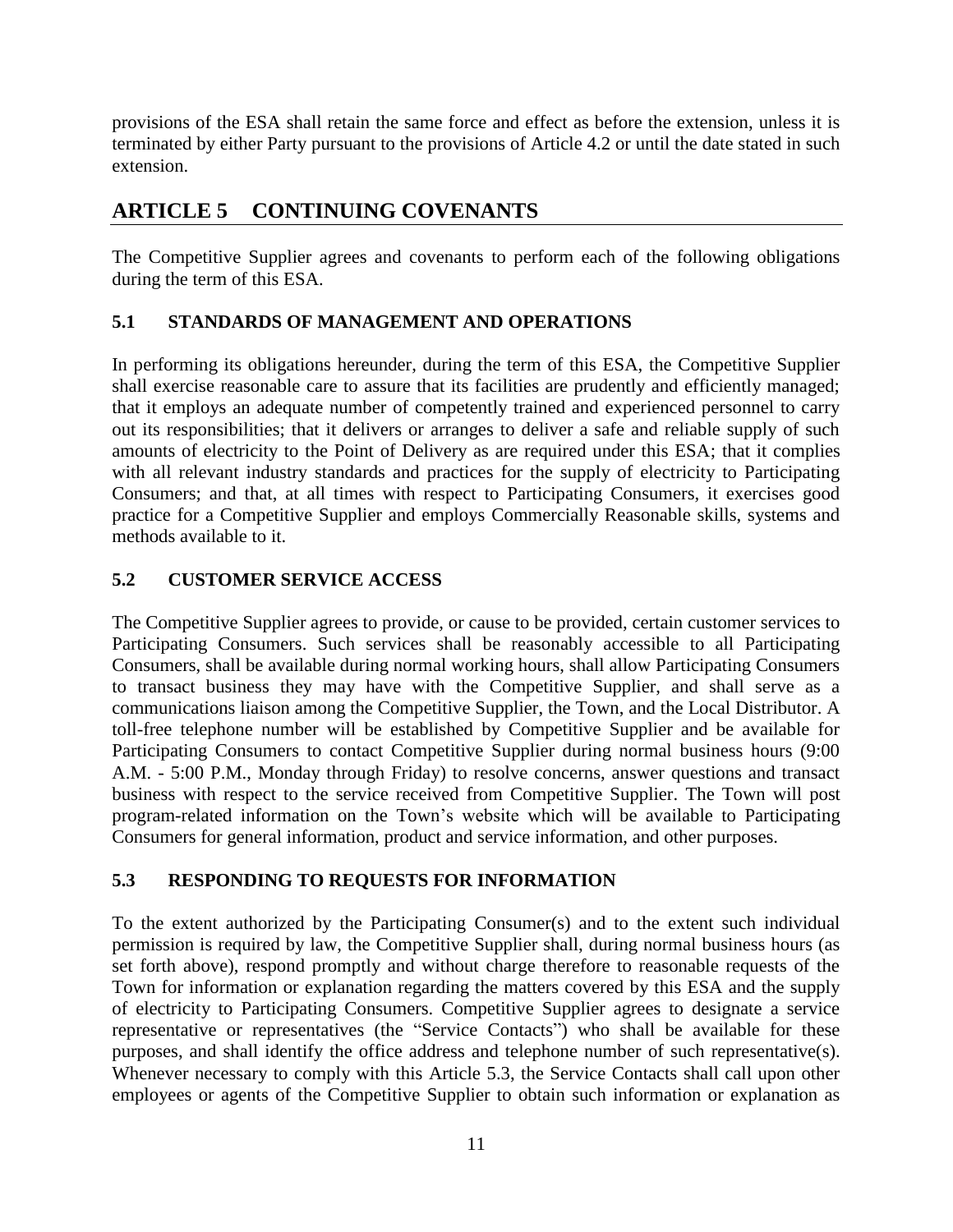may be reasonably requested. Nothing in this Article 5.3 shall be interpreted as limiting the obligation of the Competitive Supplier to respond to complaints or inquiries from Participating Consumers, or to comply with any regulation of the Department or AG regarding customer service.

#### **5.4 ARRANGING FOR FIRM ALL-REQUIREMENTS POWER SUPPLY**

Competitive Supplier shall participate in or make appropriate arrangements with the ISO-NE, any relevant regional transmission organization, wholesale suppliers or any other entity to ensure an uninterrupted flow of reliable, safe, firm, All-Requirements Power Supply to the Local Distributor for delivery to Participating Consumers, and take Commercially Reasonable steps to cooperate with the NEPOOL, the ISO-NE or any other entity to ensure a source of back-up power in the event that the facilities owned or controlled by Competitive Supplier's affiliates or other sources of power supply are unable to generate and/or deliver All-Requirements Power Supply to the Point of Delivery. In the event the Competitive Supplier is unable to deliver sufficient electricity to the grid to serve Participating Consumers, the Competitive Supplier shall utilize such arrangements as may be necessary to continue to serve Participating Consumers under the terms of this ESA, and shall bear any costs it may incur in carrying out these obligations. Competitive Supplier shall not be responsible to the Town or any Participating Consumers in the event the Local Distributor disconnects, curtails or reduces service to Participating Consumers (notwithstanding whether such disconnection is directed by the ISO-NE) in order to facilitate construction, installation, maintenance, repair, replacement or inspection of any of the Local Distributor's facilities, to maintain the safety and reliability of the Local Distributor's electrical system, or due to any other reason, including emergencies, forced outages, potential overloading of the Local Distributor's transmission and/or distribution circuits, *Force Majeure* or the non-payment of any distribution service costs or other such costs due for services provided by the Local Distributor to a Participating Consumer.

#### **5.5 NON-DISCRIMINATORY PROVISION OF SERVICE**

Competitive Supplier shall supply electric energy to the Point of Delivery to all Participating Consumers on a non-discriminatory basis; provided, however, that those prices and other terms may vary in accordance with reasonably established rate classifications (e.g., residential, commercial, municipal, industrial) or by such other categories as appear in Exhibit A. To the extent applicable, Competitive Supplier's prices, terms and conditions shall be in accordance with the Massachusetts General Laws, the regulations of the Department, and other applicable provision of law. To the extent required by law and/or the conditions of any Department approval of this ESA, the Competitive Supplier may not deny service to an Eligible Consumer for failure to pay the bills of any other electric company (whether engaged in the distribution, transmission, or generation of electricity) or of any other aggregator, marketer or broker of electricity, but may reasonably deny or condition new service, or terminate existing service, based upon any Participating Consumer's failure to pay bills from the Competitive Supplier, subject to any provisions of law. Provision of electric energy supply shall be subject to Competitive Supplier's standard credit policies, to the extent permitted by law, as described in Exhibit A.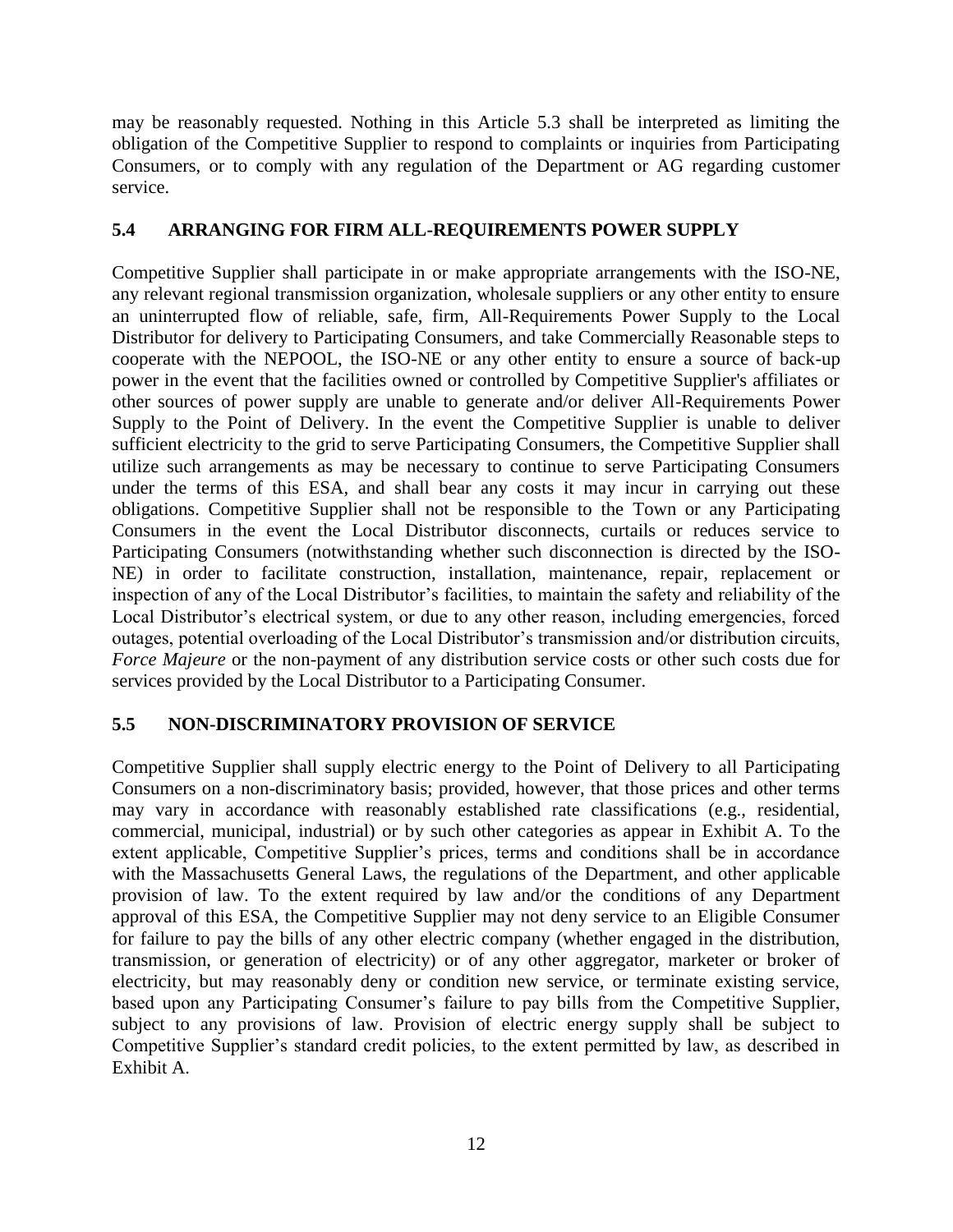#### **5.6 APPROVAL OF GENERAL COMMUNICATIONS**

Competitive Supplier shall cooperate with the Town in the drafting and sending of messages and information to Eligible Consumers concerning the Program or any matter arising under or related to this ESA. Prior to sending any direct mail, advertising, solicitation, bill insert, electronic mail, or other similar written or electronic communication (collectively, "General Communications") to Participating Consumers (but excluding individually drafted or tailored communications responding to the specific complaint or circumstance of an individual consumer), Competitive Supplier shall provide a copy of such General Communication to the Town for its review to determine whether it is consistent with the purposes and goals of the Town. The Town shall have the right to disapprove such General Communications and suggest revisions if it finds the communication inconsistent with the purposes and goals of the Town, factually inaccurate or likely to mislead; provided, however: (i) that the communication shall be deemed approved if the Town fails to respond within seven (7) calendar days (not including weekends and holidays); and (ii) that no approval shall be necessary for any communication (a) regarding any emergency situation involving any risk to the public health, safety or welfare; (b) which has been approved by the Department, the DOER, or any other Governmental Authority; or (c) in the nature of routine monthly or periodic bills, or collection notices, except that any bill insert or message included at the bottom of such bill not within the scope of (a) or (b) above shall require approval. If the Town objects to any General Communication on the grounds it is inconsistent with the purposes and goals of the Town, the Competitive Supplier, after consultation as provided in this Article 5.6, may nevertheless elect to send such General Communication provided that it: (i) clearly indicates on such mailing that it has not been endorsed by the Town, (ii) has previously provided all Participating Consumers a meaningful chance to opt not to receive such General Communications, (iii) has stated in connection with such chance to opt not to receive such communications that "the Town wants to protect Eligible Consumers from receiving marketing materials if you do not wish to do so," and (iv) has otherwise sought input from the Town as to the means by which Eligible Consumers are given a chance to remove their names from any list which may receive General Communications. The Town may reject or exclude any proposed General Communication that, in its reasonable judgment, is contrary to the interests and objectives of the Program or the Town.

#### **5.7 COMMUNICATION OF INSERTS AND MESSAGES**

Competitive Supplier agrees that if it communicates with Participating Consumers directly, and unless prevented for regulatory or other such reasons from doing so, it shall allow the Town to include no less than three (3) inserts per year into such communications, provided that the Town pays the cost of printing and reproducing such insert and any incremental postage or handling costs the Competitive Supplier may incur as a result of including such insert. Competitive Supplier shall have the right to disapprove such General Communications (that is communications other than those pertaining to the Town's demand-side management, energy efficiency programs and technology, and renewable energy programs, if applicable) and suggest revisions if it finds the communication inconsistent with its business interests, factually inaccurate or likely to mislead; provided, however: (i) that the communication shall be deemed approved if the Competitive Supplier fails to respond within seven (7) calendar days after receipt (not including weekends and holidays); and (ii) that no approval shall be necessary for any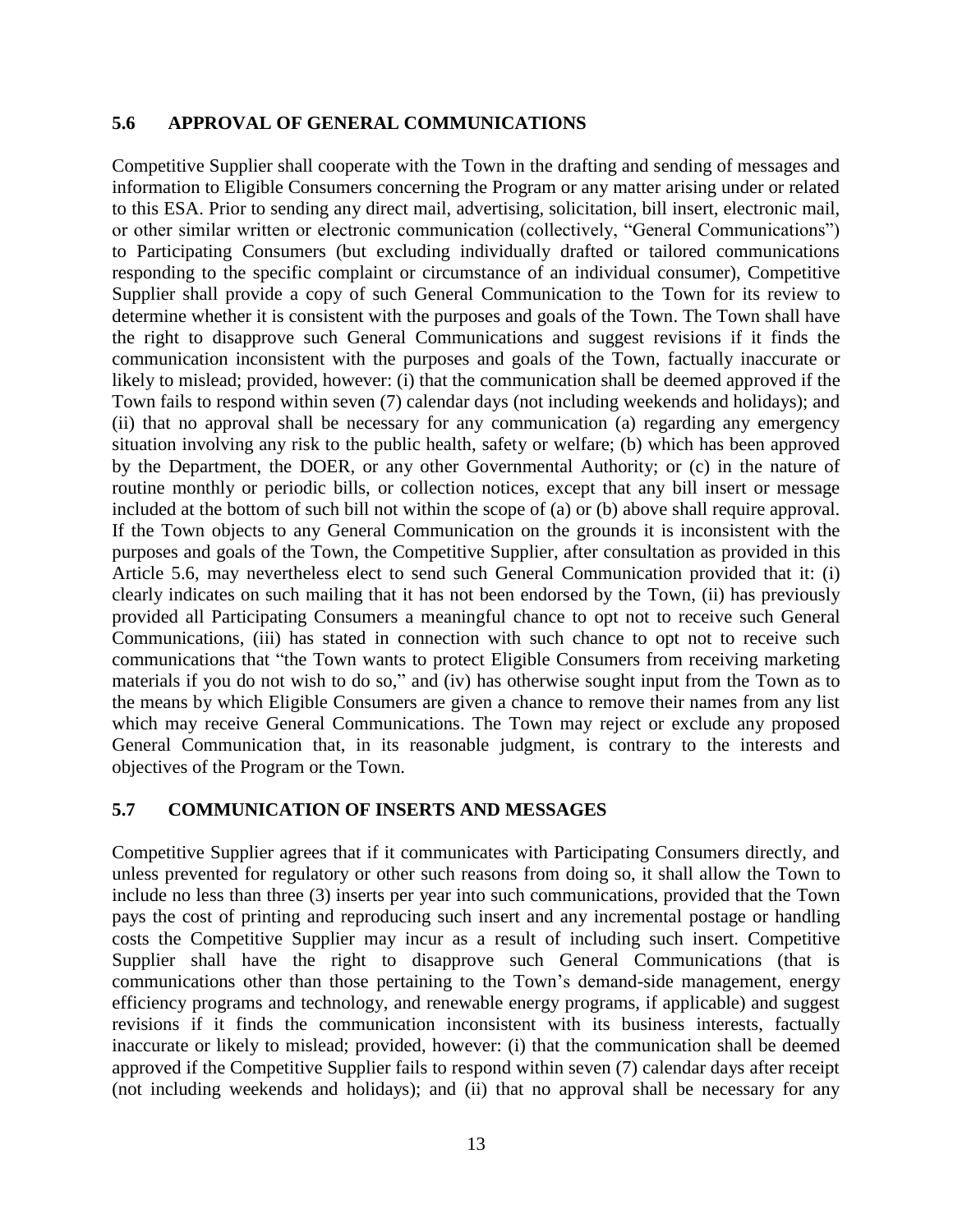communication which has been ordered by the Department, the DOER, or any other Governmental Authority to be so communicated.

### **5.8 PARTICIPATING CONSUMER LISTS**

To the extent not prohibited by any Governmental Rule or expressly by any Participating Consumer(s), the Competitive Supplier shall, upon request of the Town, provide a list of the Participating Consumers being served by the Competitive Supplier, including such reasonable identifying and aggregate consumption information as the Town may also request to the extent such information is available to Competitive Supplier. Competitive Supplier shall provide such Participating Consumer lists in an electronic format reasonably acceptable to both Parties and with no more frequency than once a month.

#### **5.9 COMPLIANCE WITH LAWS**

The Parties shall promptly and fully comply with all existing and future Governmental Rules of all Governmental Authorities having jurisdiction over the activities covered by this ESA.

#### **5.10 CONSENT**

Whenever performance of an obligation of any Party hereto requires the consent or approval of any Governmental Authority, such Party shall make Commercially Reasonable efforts to obtain such consent or approval. In the event the Competitive Supplier requests the Town's assistance in obtaining such consent or approval and the Town anticipates that it will incur costs in fulfilling the Competitive Supplier's request, it shall give the Competitive Supplier an estimate of such costs. Upon receiving the estimate, Competitive Supplier shall determine whether it will continue to request the Town's assistance, and if so, the Competitive Supplier shall reimburse the Town for all costs, up to the estimated dollar amount, reasonably incurred by the Town in connection with such efforts.

## **ARTICLE 6 ROLE OF THE TOWN**

Under this ESA, the Town shall not actually receive, take title to, or be liable for the supply or delivery of All-Requirements Power Supply in any manner whatsoever. The Parties specifically agree that the role of the Town is to i) set the terms and conditions under which All-Requirements Power Supply will be provided by the Competitive Supplier under this ESA and to ensure that the Competitive Supplier complies with those terms and conditions, and ii) act as agent for Eligible Consumers with respect to the matters addressed in this ESA. It is the sole obligation of the Competitive Supplier to arrange for delivery of All-Requirements Power Supply to Participating Consumers. The Parties agree that Town is not a "distribution company", "electric company", "generation company" or "transmission company" within the meaning of M.G.L. c. 164, § 1 as a result of this ESA, unless a court, the Department, or other lawful authority shall adjudicate to the contrary; provided, however, that the Town may be considered to be operating a municipal load aggregation plan pursuant to M.G.L. c. 164, § 134. The Competitive Supplier hereby agrees that it will take no action that would make the Town liable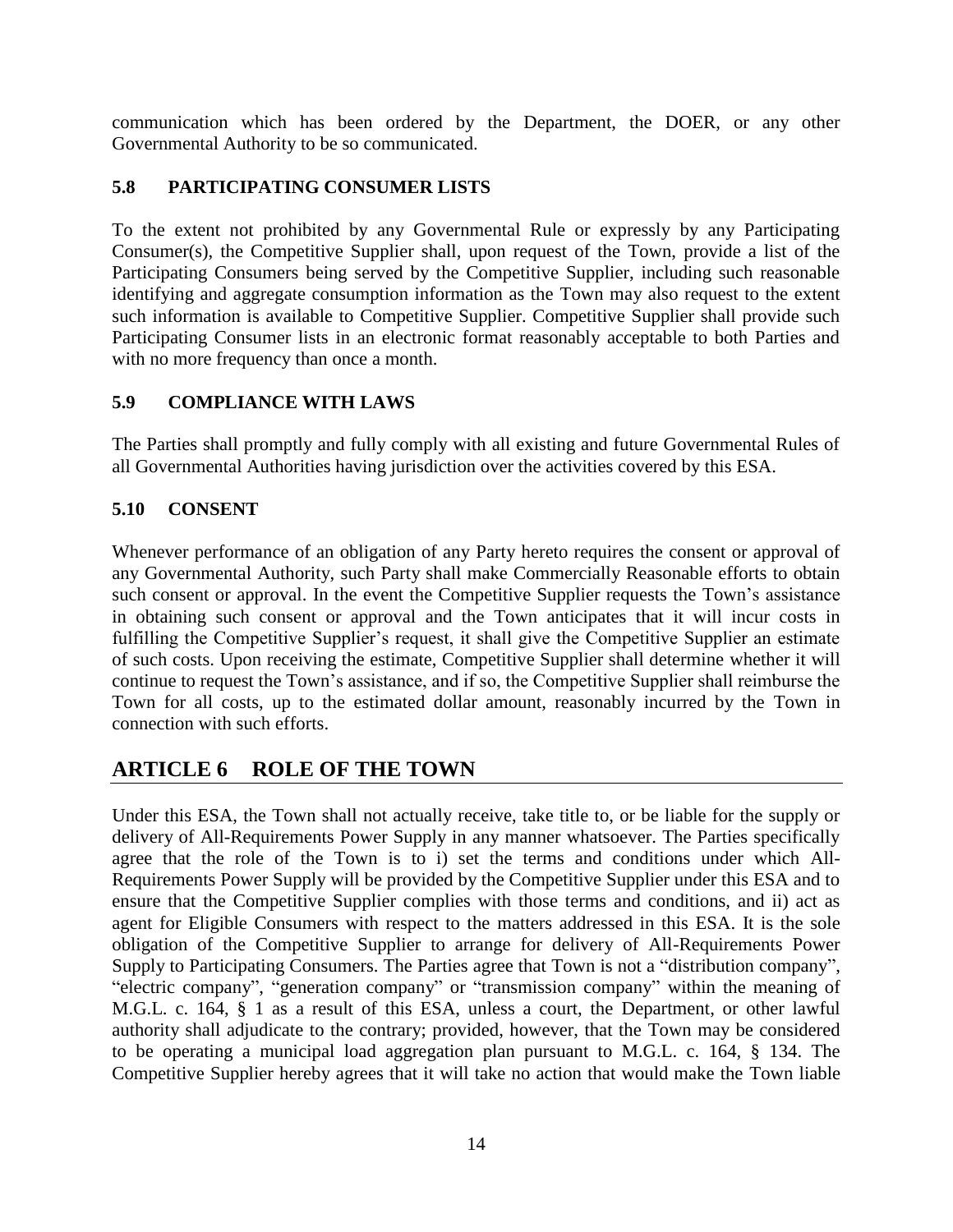to any Participating Consumer due to any act or failure to act on the part of the Competitive Supplier relating to the delivery or supply of All-Requirements Power Supply.

## **ARTICLE 7 PRICES AND SERVICES; BILLING**

### **7.1 SCHEDULE OF PRICES AND TERMS**

Competitive Supplier agrees to provide All-Requirements Power Supply and other related services as expressly set forth herein in accordance with the prices and terms included in Exhibit A to this ESA, which Exhibit is hereby incorporated by reference into this ESA.

### **7.2 OBLIGATION TO SERVE**

As between the Parties, Competitive Supplier has the sole obligation to obtain sources of supply, whether from generating facilities owned or controlled by its affiliates, through bilateral transactions, or the market, as may be necessary to provide All-Requirements Power Supply for all of the Participating Consumers under the Program. Competitive Supplier, except as explicitly limited by the terms included in Exhibit A, shall be obligated to accept all Participating Consumers, regardless of their location or energy needs, subject to Competitive Supplier's standard credit policies (to the extent permitted by law), Article 5.5 hereof, Exhibit A hereof and the terms of any approval or other order of the Department with respect to this ESA.

#### **7.3 METERING**

In accordance with the Local Distributor's Terms and Conditions for Competitive Suppliers Sections 3B(6) and 7A, the Local Distributor will be responsible for any metering which may be required to bill Participating Consumers.

#### **7.4 TERMS AND CONDITIONS PERTAINING TO INDIVIDUAL ACCOUNT SERVICE**

#### **7.4.1 Title**

Title to All-Requirements Power Supply will transfer from Competitive Supplier to Participating Consumers at the Point of Sale. In accordance with the Local Distributor's Terms and Conditions for Municipal Aggregators (M.D.P.U. No. 1202) and Terms and Conditions for Competitive Suppliers (M.D.P.U. No. 1201) the Competitive Supplier will be responsible for any and all losses incurred on the local network transmission systems and distribution systems, as determined by the Local Distributor.

#### **7.4.2 Billing and Payment**

Unless otherwise specified in an Exhibit to this ESA, all billing under this ESA shall be based on the meter readings of each Participating Consumer's meter(s) performed by the Local Distributor. Competitive Supplier shall, or shall cause the Local Distributor or any other entity, to prepare and mail bills to Participating Consumers monthly. If the Competitive Supplier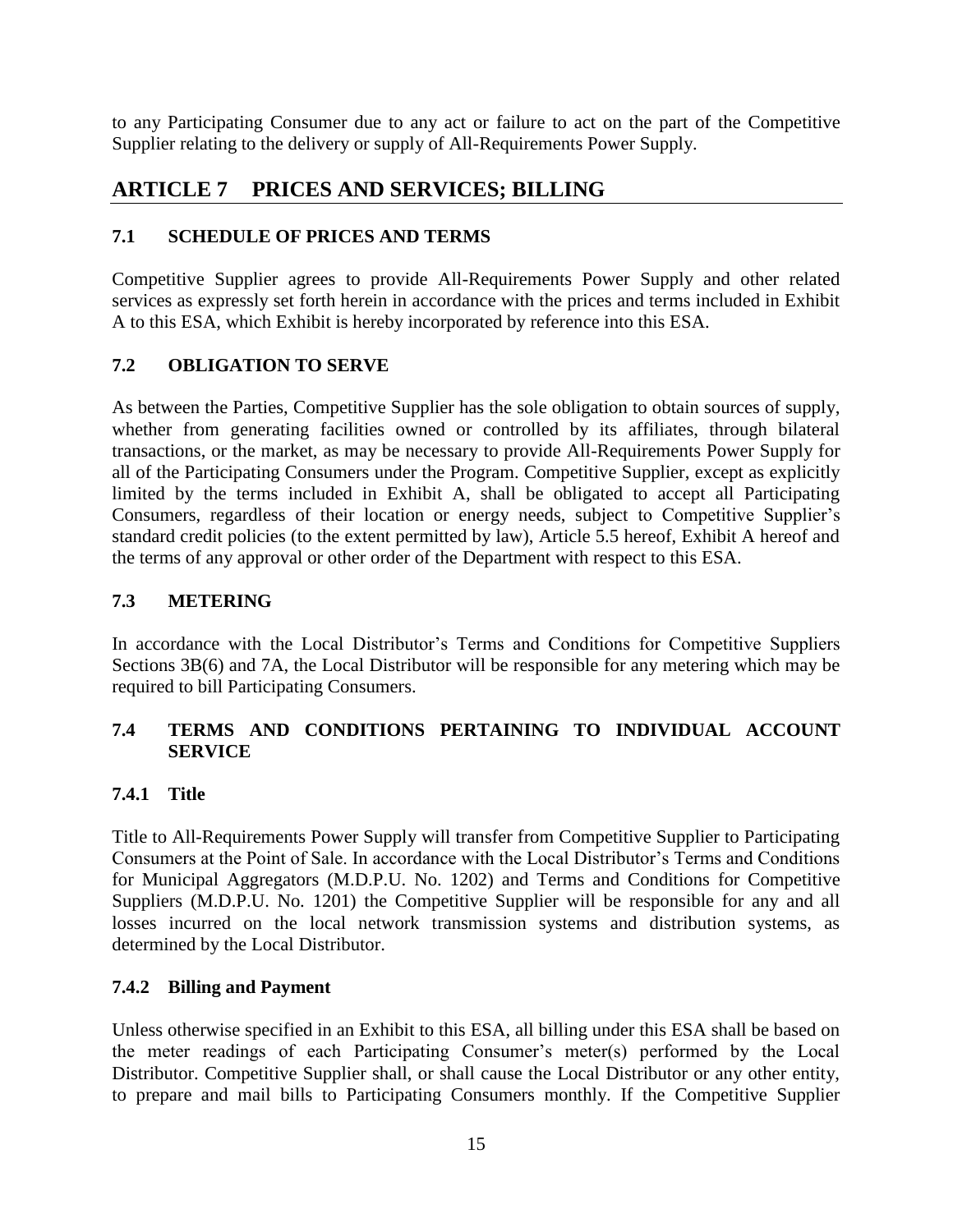arranges for the Local Distributor to perform billing services, the Competitive Supplier shall adopt the billing and payment terms offered by the Local Distributor to its Eligible Consumers on Basic Service unless the Competitive Supplier and Local Distributor otherwise agree. Any over-charge or under-charge will be accounted for in the next billing period for which actual meter data is available.

#### **7.4.3 Regional and Local Transmission**

The prices quoted in Exhibit A do not include current and future charges for distribution service costs collected by the Local Distributor under its distribution service tariff or local transmission costs as may be imposed by the regional power pool, ISO-NE, or individual electric utilities that have FERC transmission tariffs. Its Competitive Supplier understands that these costs will be collected by the Local Distributor. If, in the future, Competitive Supplier becomes responsible for such distribution or transmission costs, Competitive Supplier shall be entitled to collect such costs from Participating Consumers to the extent permitted by any Governmental Rules. These costs are "pass through" costs as determined by the appropriate regulatory agencies.

#### **7.4.4 Taxes**

All sales, gross receipts, excise or similar taxes imposed with respect to the sale or consumption of All-Requirements Power Supply shall be included on the Participating Consumer's bill and shall be remitted to the appropriate taxing authority by Competitive Supplier. Participating Consumers shall be responsible for all taxes (except for taxes on Competitive Supplier's income) associated with sales under the ESA. Participating Consumers shall be responsible for identifying and requesting any exemption from the collection of any tax by providing appropriate documentation to Competitive Supplier.

## **ARTICLE 8 DEVELOPMENT OR OFFERING OF RENEWABLE ENERGY SOURCES**

#### **8.1 COMPLIANCE WITH STANDARDS**

Competitive Supplier agrees that it will comply with the applicable provisions of M.G.L. c. 25A, § 11F, § 11 F1/2, and any regulations, orders or policies adopted pursuant thereto.

#### **8.2 OPTIONAL GREEN PRODUCT**

Competitive Supplier agrees that it will incorporate an optional green product as described in Exhibit A into its provision of All-Requirements Power Supply under this ESA.

## **ARTICLE 9 SERVICE PROTECTIONS FOR RESIDENTIAL CONSUMERS**

Competitive Supplier agrees that it shall comply with the provisions of 220 C.M.R. 25.00, 27.00, 28.00 and 29.00, as applicable to Competitive Suppliers, and any amendments thereto, and any code of conduct or policies the Department may adopt in accordance with M.G.L. c. 164, §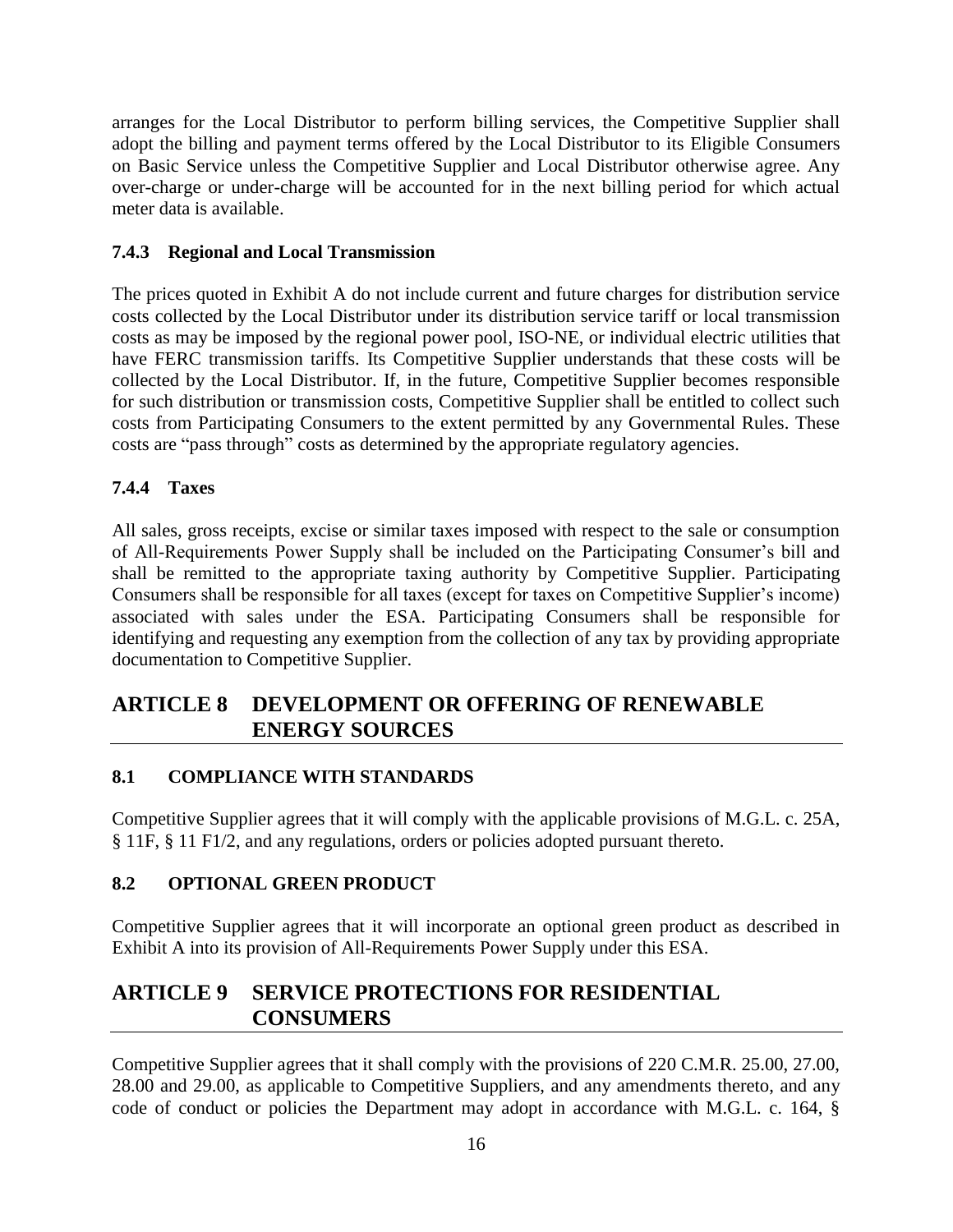1F(7). The Competitive Supplier shall, on or before January 2019, provide a written, detailed description of its billing and termination procedures, customer services, confidentiality and related practices and procedures for approval by the Town (which approval shall not be unreasonably withheld). Such written description shall also include the Competitive Supplier's plans for maintaining "service quality standards", as that phrase is used in § 1F(7); for complying with the "affirmative choice" requirements of  $\S$  1F(8); and for handling consumer complaints, including any arbitration procedures. If the Participating Consumer(s) so permit(s) to the extent such permission is required by law or the terms of any Department order with respect to this ESA, the Competitive Supplier agrees to provide notice to the Town of any consumer complaints received from a Participating Consumer, and to grant the Town the right to participate in resolution of the dispute, to the extent that such complaints relate directly to the Program, and to the extent permitted by Department regulations and other applicable law. The failure to timely submit such written description, or the submission of practices and procedures which materially fail to comply with Department regulations and policies, shall be deemed grounds for termination of this ESA, at the discretion of the Town after providing written notice of such failure to the Competitive Supplier and allowing the Competitive Supplier sixty (60) days to cure such failure.

In addition, and in accordance with M.G.L. c. 164, § 1F(2) and 220 CMR 11.05(2)(b)19, in the event of a dispute regarding an invoice or Competitive Supplier's service under this ESA, a Participating Consumer may contact the Department, which may refer the dispute to the Massachusetts Office for Dispute Resolution for mediation of such dispute, if the amount in dispute is greater than one hundred dollars (\$100.00) and the subject of the dispute is within the Department's statutory and regulatory authority.

## **ARTICLE 10 NON-DISCRIMINATION IN HIRING AND EMPLOYMENT**

Competitive Supplier agrees to conduct its operations and activities under this ESA in accordance with all applicable state and federal laws regarding non-discrimination in hiring and employment of employees.

## **ARTICLE 11 POWER SUPPLY INFORMATION AND ACCESS TO INFORMATION**

### **11.1 POWER SUPPLY INFORMATION**

#### **11.1.1 Monthly Report of Usage**

**Monthly Report of Detailed Usage (Exhibit B)** – Competitive Supplier shall provide the Town or its agent with a monthly report of detailed usage which will contain:

- a. Town Name
- b. Account Number
- c. Rate Code
- d. Rate Code Classification (per Local Distributor's Basic Service Filing)
- e. Load Zone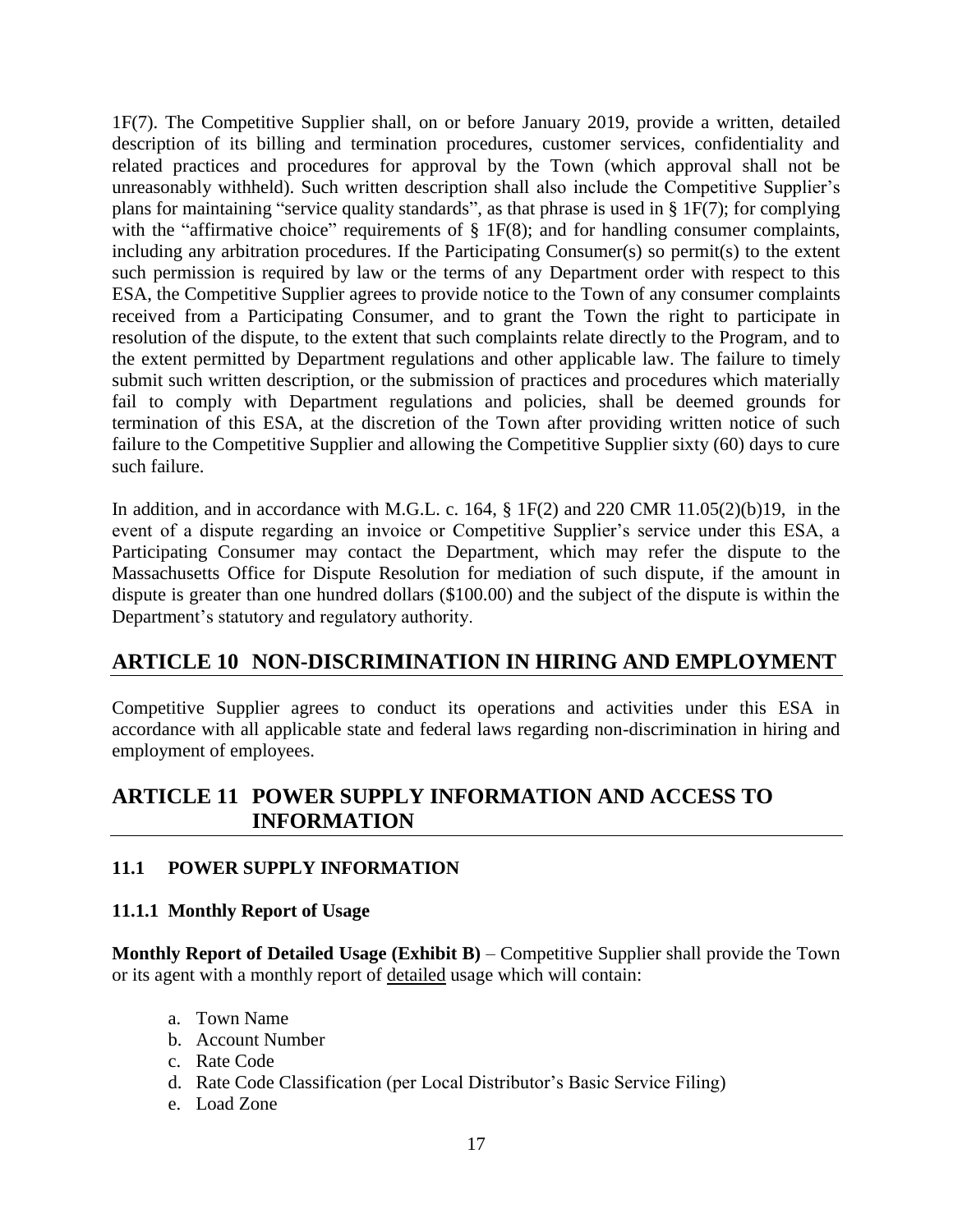- f. Bill Date
- g. Contracted Unit Rate
- h. Bill Usage

**Monthly Report of Summarized Usage (Exhibit C)** – Competitive Supplier shall provide the Town or its agent with a monthly report of summarized usage which will contain (by Rate Code Classification and then by Load Zone for Industrial Accounts):

- a. Accounts Enrolled at Start of Month
- b. Number of Accounts that have Moved, Closed or Switched Competitive Supplier
- c. Number of Accounts that have Opted-Out
- d. Number of Accounts that have Opted-In
- e. Accounts Remaining at End of Month
- f. Bill Usage
- g. Commission Payment

The monthly reports will be due to the Town or its agent within five (5) business days following the close of each month. This information shall be listed separately for the optional green product. This information shall be provided in electronic format.

#### **11.1.2 Consumer-Related Data**

On and after the Service Commencement Date, Competitive Supplier will maintain consumerrelated data in electronic form including utility account number, billing name, billing address, service address historical usage, demand, and ICAP data. Competitive Supplier will make such data available to the Town or its agent upon a Commercially Reasonable request by the Town or its agent.

#### **11.1.3 Standard of Care**

Competitive Supplier shall use Commercially Reasonable practice in preparing and providing any information or data required under the ESA. To the extent that Competitive Supplier determines that any information or data provided hereunder is in error, it shall provide such information or data to the Town or its agent within a Commercially Reasonable time.

#### **11.2 DISCLOSURE LABEL**

Within fifteen (15) days of the end of the quarter, Competitive Supplier shall present a copy of the current "Disclosure Label" required by the Department of all Competitive Suppliers to be disclosed to their Participating Consumers which includes information pertaining to Competitive Supplier's power supply and a reasonably detailed description of the sources of Competitive Supplier's power supply used to serve Participating Consumers pursuant to this ESA, except to the extent such disclosure would violate any confidentiality obligations of Competitive Supplier.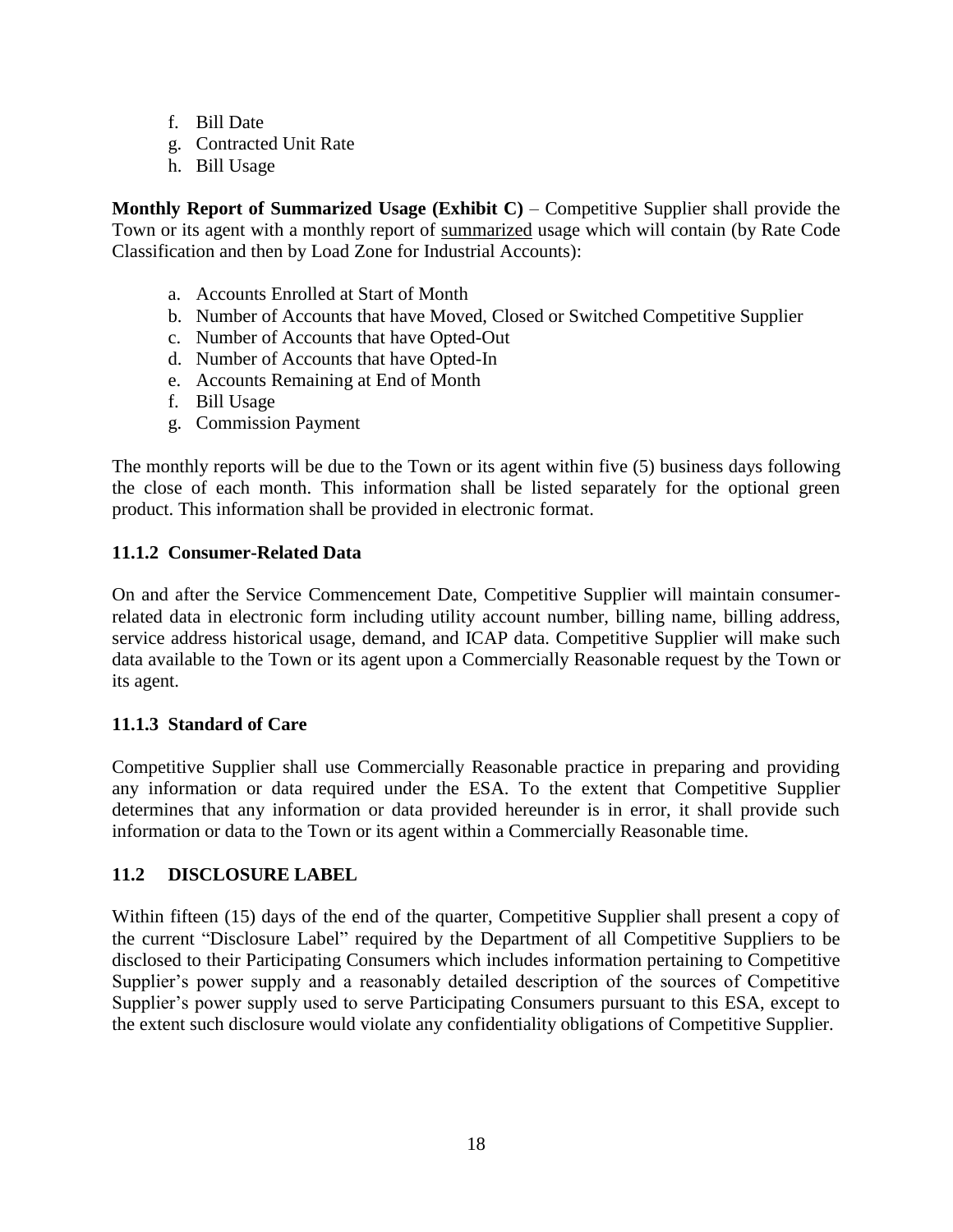#### **11.3 BOOKS AND RECORDS**

Competitive Supplier shall keep its books and records in accordance with any applicable regulations or guidelines of the Department, the FERC, and any other Governmental Authority. The Town will have access to any reports mandated by the Securities and Exchange Commission which are available on the Internet "EDGAR" system. Upon a Commercially Reasonable request by the Town and at the Town's expense, Competitive Supplier shall provide back-up for any charge under this ESA questioned by the Town.

#### **11.4 COPIES OF REGULATORY REPORTS AND FILINGS**

Upon reasonable request, Competitive Supplier shall provide to the Town a copy of each public periodic or incident-related report or record relating to this ESA which it files with any Massachusetts or federal agency regulating rates, service, compliance with environmental laws, or compliance with affirmative action and equal opportunity requirements, unless the Competitive Supplier is required by law or regulation to keep such reports confidential. The Town shall treat any reports and/or filings received from Competitive Supplier as confidential information subject to the terms of Article 16. Competitive Supplier shall be reimbursed its reasonable costs of providing such copies.

## **ARTICLE 12 RESOLUTION OF DISPUTES; CHOICE OF LAW**

#### **12.1 CHOICE OF LAW**

This ESA and the rights of the Parties shall be interpreted and determined in accordance with the laws of the Commonwealth of Massachusetts.

#### **12.2 DISPUTE RESOLUTION**

Unless otherwise provided for in this ESA, the dispute resolution procedures of this Article 12.2 shall be the exclusive mechanism to resolve disputes arising under this ESA. The Parties agree to use their respective best efforts to resolve any dispute(s) that may arise regarding this ESA. Any dispute that arises under or with respect to this ESA that cannot be resolved shall in the first instance be the subject of informal negotiations between the Parties involved in the dispute. The dispute shall be considered to have arisen when one Party sends the other Party(ies) involved in the dispute a written notice of dispute. The period for informal negotiations shall be fourteen (14) days from receipt of the written notice of dispute unless such time is modified by written agreement of the Parties involved in the dispute. In the event that the parties involved in the dispute cannot resolve a dispute by informal negotiations, the Parties agree to submit the dispute to mediation. Within fourteen (14) days following the expiration of the time period for informal negotiations, the Parties shall propose and agree upon a neutral and otherwise qualified mediator. In the event that the Parties fail to agree upon a mediator, the Parties shall request that the American Arbitration Association (AAA), Boston, Massachusetts, appoint a mediator and the mediation will be held in Boston, Massachusetts or other mutually agreed to venue. The period for mediation shall commence upon the appointment of the mediator and shall not exceed sixty (60) days, unless such time period is modified by written agreement of the Parties. The decision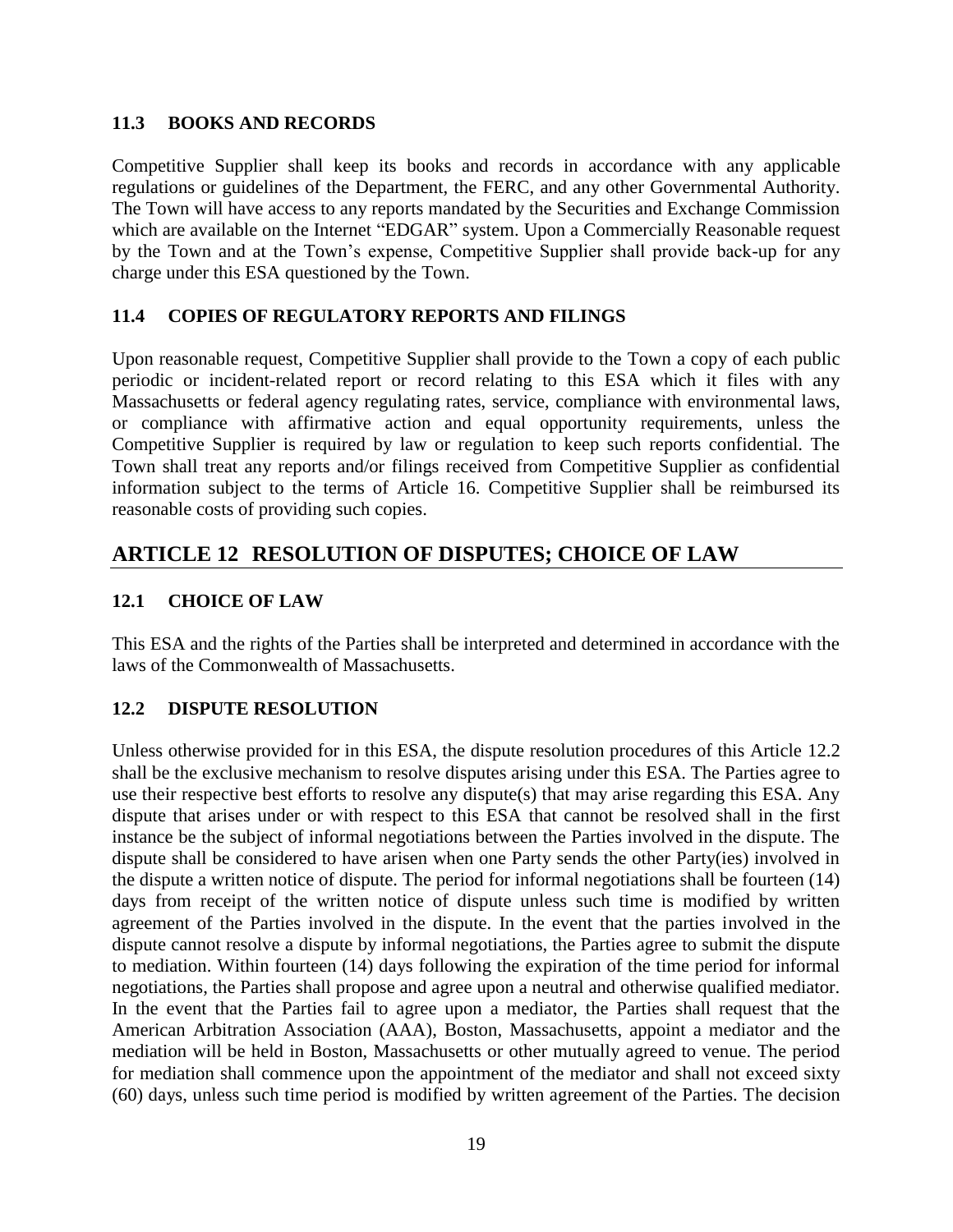to continue mediation shall be in the sole discretion of each party involved in the dispute. The Parties will bear their own costs of the mediation. The mediator's fees shall be shared equally by all parties involved in the dispute.

In the event that the Parties cannot resolve a dispute by informal negotiations or mediation, the Parties agree to submit such dispute to arbitration and agree that the arbitration process provided for in this Article 12.2 shall be the exclusive means for resolving disputes which the Parties cannot otherwise resolve through informal negotiation or mediation as described above. Any arbitration hereunder shall be conducted under the Commercial Rules of the AAA as modified herein. Arbitration proceedings shall take place in Boston, Massachusetts, before a single arbitrator who shall be an attorney with at least 20 years of experience in the energy industry, to be jointly selected by the Parties. If the Parties fail to agree upon an arbitrator within thirty (30) days, then either Party may apply to the American Arbitration Association's office in Washington, D. C. to select the arbitrator who must be an attorney at least twenty (20) years of experience in the energy industry. Unless otherwise agreed by the Parties, the dispute must be submitted to the arbitrator for determination within ninety (90) days from the date the arbitrator is selected and the arbitrator shall render his or her decision within thirty (30) days after such submission. Each Party shall use its best efforts and cooperation in order that the dispute is fully submitted to the arbitrator within such ninety (90) day period. All arbitration proceedings shall be confidential. Neither Party shall disclose any information about the evidence produced by the other Party in the arbitration proceedings, except in the course of judicial, regulatory, or arbitration proceeding, or as may be demanded by government authority or otherwise required by law or the rules of a national securities exchange. Before making any disclosure permitted by the preceding sentence, a Party shall give the other Party reasonable advance written notice of the intended disclosure and an opportunity to prevent disclosure. In connection with any arbitration provisions hereunder, each Party shall have the right to take the depositions of individuals including any expert witness retained by the other Party. Additional discovery may be had where the arbitrator so orders, upon a showing of need. Each Party bears the burden of persuasion of any claim or counterclaim raised by that Party. The arbitration provisions of this ESA shall not prevent any Party from obtaining injunctive or other equitable relief from a court of competent jurisdiction to enforce the obligations for which such Party may obtain provisional relief pending a decision on the merits by the arbitrator. Each of the Parties hereby consents to the jurisdiction of Massachusetts courts for such purpose. The arbitrator shall apply Massachusetts law as required under Article 12.1 and shall have authority to award any remedy or relief that a court of the State of Massachusetts could grant in accordance with applicable law and the terms of this ESA, except that the arbitrator shall have no authority to award punitive damages. All attorney's fees and costs of the arbitration shall be borne by the Party incurring such costs or fees except that upon application by the Prevailing Party, the arbitration shall award the Prevailing Party its attorney's fees and expenses to be paid by the other Party. Prevailing Party shall be defined for purpose of this Article 12.2 as the party to which the arbitrator issues an award of monetary damages or otherwise determines substantially prevailed on the merits in the arbitration. Any arbitration award shall be accompanied by a written statement containing a summary of the issues in controversy, a description of the award, and an explanation of the reasons for the award. The arbitrator's award shall be final, binding and non-appealable and judgment may be entered upon such award by any court of competent jurisdiction.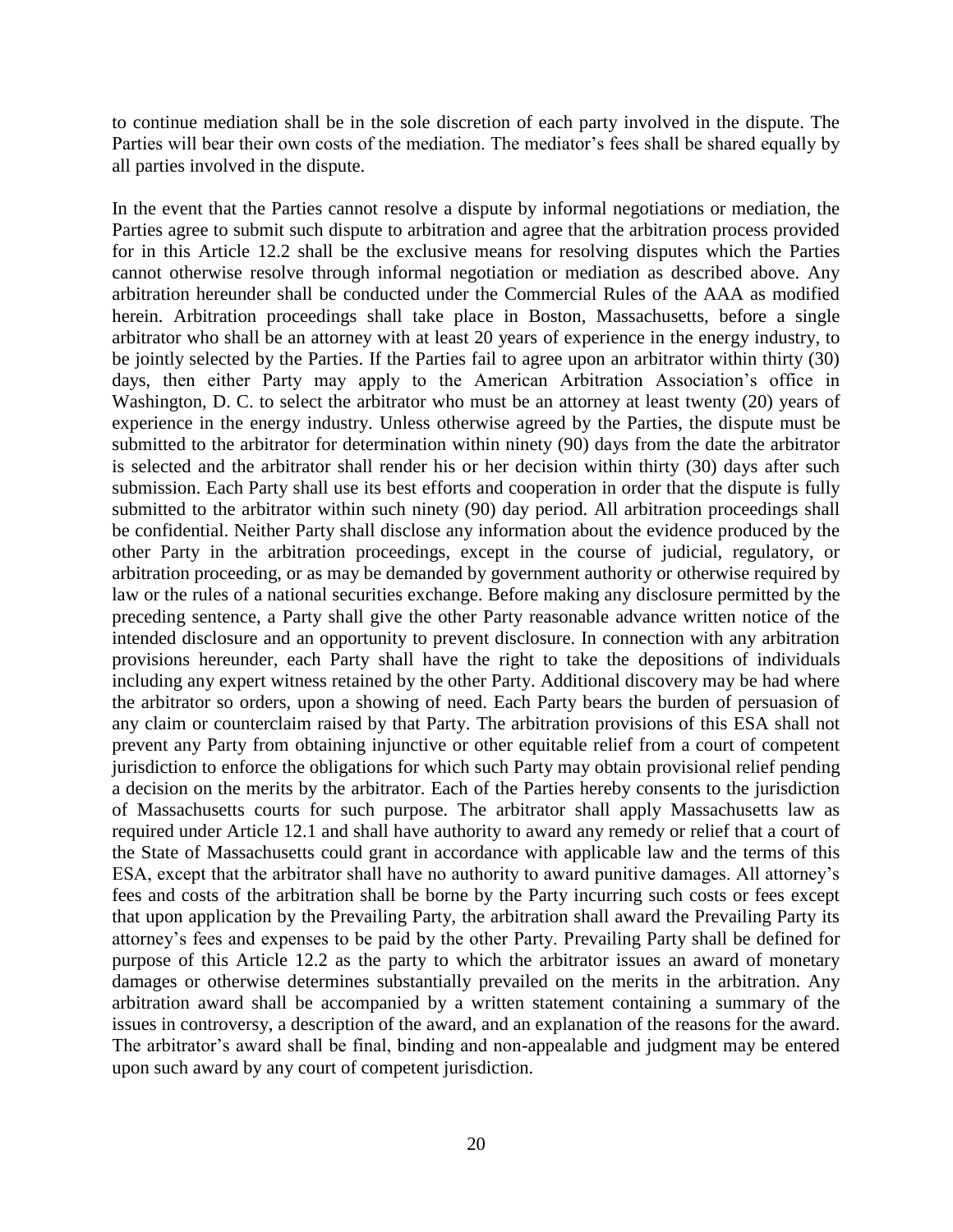## **ARTICLE 13 INDEMNIFICATION**

#### **13.1 INDEMNIFICATION BY THE COMPETITIVE SUPPLIER**

Competitive Supplier shall indemnify, defend and hold harmless the Town ("Indemnified Party") and the Indemnified Party's officers, employees, agents, representatives and independent contractors, from and against any and all costs, claims, liabilities, damages, expenses (including reasonable attorneys' fees), causes of action, suits or judgments, incurred by, on behalf of or involving any one of the foregoing parties to the extent arising directly from or in connection with (i) any material breach by Competitive Supplier of its obligations, covenants, representations or warranties contained in this ESA and not resulting from the actions of the Local Distributor, the Town or its employees or agents, or (ii) Competitive Supplier's actions or omissions taken or made in connection with Competitive Supplier's performance of this ESA that were not Commercially Reasonable. Competitive Supplier further agrees, if requested by the Town, to investigate, handle, respond to, and defend any such claim, demand, or suit at its own expense arising under this Article 13.1.

#### **13.2 NOTICE OF INDEMNIFICATION CLAIMS**

If the Town seeks indemnification pursuant to this Article 13.2, it shall notify Competitive Supplier of the existence of a claim, or potential claim as soon as practicable after learning of such claim, or potential claim, describing with reasonable particularity the circumstances giving rise to such claim. Upon written acknowledgment by the Competitive Supplier that it will assume the defense and indemnification of such claim, the Competitive Supplier may assert any defenses which are or would otherwise be available to the Town.

#### **13.3 SURVIVAL**

Notwithstanding any provision contained herein, the provisions of this Article 13.3 shall survive the termination of this ESA for a period of three (3) years with respect to (i) any claims which occurred or arose prior to such termination and (ii) any losses occurring as a result of the termination.

#### **13.4 DUTY TO MITIGATE**

All Parties agree that they have a duty to mitigate damages and covenant that they will use Commercially Reasonable efforts to minimize any damages they may incur as a result of any other Party's performance or non-performance of this ESA.

## **ARTICLE 14 REPRESENTATIONS AND WARRANTIES**

#### **14.1 BY THE COMPETITIVE SUPPLIER**

As a material inducement to entering into this ESA, the Competitive Supplier hereby represents and warrants to the Town as of the Effective Date of this ESA as follows: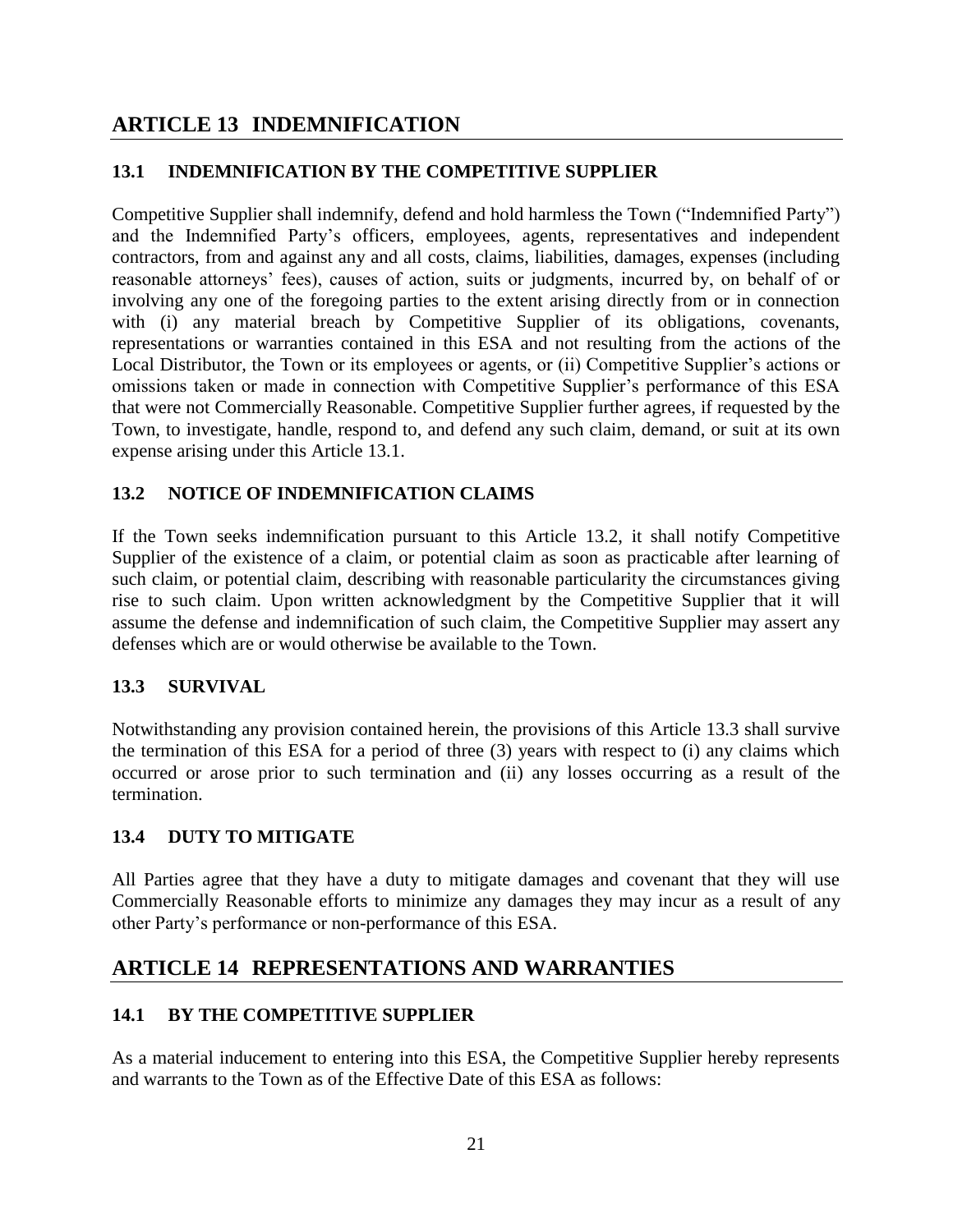- a) it is duly organized, validly existing and in good standing under the laws of the jurisdiction of its formation and is qualified to conduct its business in those jurisdictions necessary for it to perform its obligations under this ESA;
- b) it has all authorizations from any Governmental Authority necessary for it to legally perform its obligations under this ESA or will obtain such authorizations in a timely manner prior to when any performance by it requiring such authorization becomes due;
- c) the execution, delivery and performance of this ESA are within its powers, have been duly authorized by all necessary action and do not violate any of the terms or conditions in its governing documents or any contract to which it is a party or any Governmental Rule applicable to it;
- d) subject to the conditions set forth in Article 2.4, this ESA constitutes a legal, valid and binding obligation of the Competitive Supplier enforceable against it in accordance with its terms, and the Competitive Supplier has all rights such that it can and will perform its obligations to the Town in conformance with the terms and conditions of this ESA, subject to bankruptcy, insolvency, reorganization and other laws affecting creditor's rights generally and general principles of equity;
- e) no Bankruptcy is pending against it or to its knowledge threatened against it;
- f) none of the documents or other written information furnished by or on behalf of Competitive Supplier to the Town pursuant to this ESA, contains any untrue statement of a material fact or omits to state any material fact required to be stated therein or necessary to make the statements contained herein or therein, in the light of the circumstances in which they were made, not misleading; and
- g) all information furnished by Competitive Supplier in response to the Request for Proposals for competitive electric supply services is true and accurate.

#### **14.2 BY THE TOWN**

As a material inducement to entering into this ESA, the Town hereby represents and warrants to Competitive Supplier as of the effective date of this ESA as follows:

- a) this ESA constitutes the legal, valid and binding obligation of the Town enforceable in accordance with its terms;
- b) the execution, delivery and performance of this ESA are within the Town's powers, have been or will be duly authorized by all necessary action;
- c) the Town has all authorizations from any Governmental Authority necessary for it to legally perform its obligations under this ESA or will obtain such authorizations in a timely manner prior to when any performance by it requiring such authorization becomes due;
- d) all Participating Consumers are bound as principals to this ESA; and
- e) no Bankruptcy is pending or threatened against the Town.

## **ARTICLE 15 INSURANCE AND OTHER FINANCIAL GUARANTEES**

#### **15.1 INSURANCE**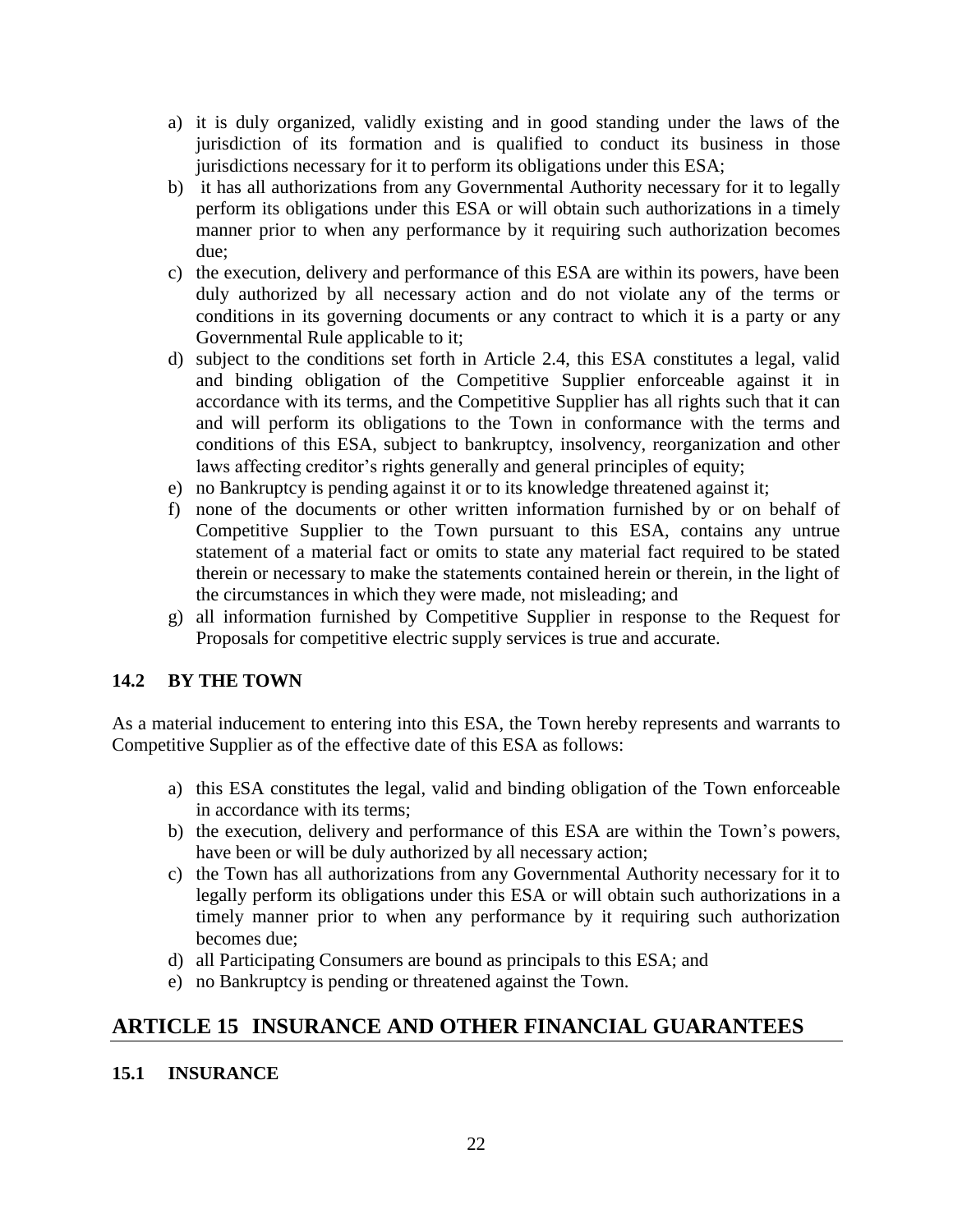In order to help support the indemnifications provided in Article 13, and its other promises and covenants stated herein, Competitive Supplier shall secure and maintain, at its own expense, throughout the term of this ESA, comprehensive commercial general liability insurance of at least \$1,000,000 combined single limit and excess liability coverage of at least \$3,000,000 with insurers rated "A-" VII by AM Best, and with the Town named as additional insured. Competitive Supplier shall provide the Town with evidence, reasonably satisfactory to the Town, of its required insurance hereunder, upon request.

#### **15.2 ADDITIONAL FINANCIAL GUARANTEES**

In addition to the insurance set forth in Article 15.1, above, the Competitive Supplier shall, within ten (10) Business Days after the Effective Date, provide the Town with a guaranty issued by Competitive Supplier's Guarantor substantially in the form attached hereto as Exhibit X (the "Guaranty") and in the amount of two million US dollars (\$2,000,000). Such Guaranty shall guarantee the obligations of Competitive Supplier to the Town contained in this ESA, and shall establish the limit on Competitive Supplier's liability under this ESA. Such Guaranty shall become issued within ten (10) Business Days after the Effective Date but shall be in effect as of the Effective Date, and shall continue in effect during the entire Term of ESA.

Competitive Supplier may, without the consent of the Town, replace the financial security provided hereunder with cash or a letter of credit substantially in the form attached hereto as Exhibit Y ("Letter of Credit"), provided such replacement financial security is in the same amount previously provided by the Guaranty. Competitive Supplier may also replace the financial security provided hereunder with another form of financial security, or otherwise change the amount of its financial security, with the consent of the Town, such consent not to be unreasonably withheld.

Upon reasonable request during the Term of this ESA and on a continuing basis, Competitive Supplier will provide the Town with the annual report of its ultimate parent, NextEra Energy, Inc. (NYSE: NEE). Competitive Supplier also agrees to notify the Town in the event that Competitive Supplier's Guarantor's Credit Rating is less than BBB- by Standard & Poor's Rating Group or less than Baa3 by Moody's ("Downgrade Event"). Should a Downgrade Event occur, the Town may request that Competitive Supplier provide cash or a Letter of Credit as a substitute form of security in the same amount previously provided by the Guaranty. Upon receipt of such notice, Competitive Supplier shall have three (3) business days in which to provide such cash or Letter of Credit to the Town.

## **ARTICLE 16 CONFIDENTIALITY**

Competitive Supplier acknowledges that the Town is subject to public records laws, including without limitation, M.G.L. c. 4, § 7, cl. 26 and M.G.L. c. 66, § 10. To the extent not prohibited by such laws, each Party shall keep confidential, and shall not disseminate to any third party (other than such Party's affiliates) or use for any other purpose (except with written authorization, such authorization not to be unreasonably withheld), any information received from the other that is confidential or proprietary in nature unless legally compelled (by deposition, inquiry, request for production of documents, subpoena, civil investigative demand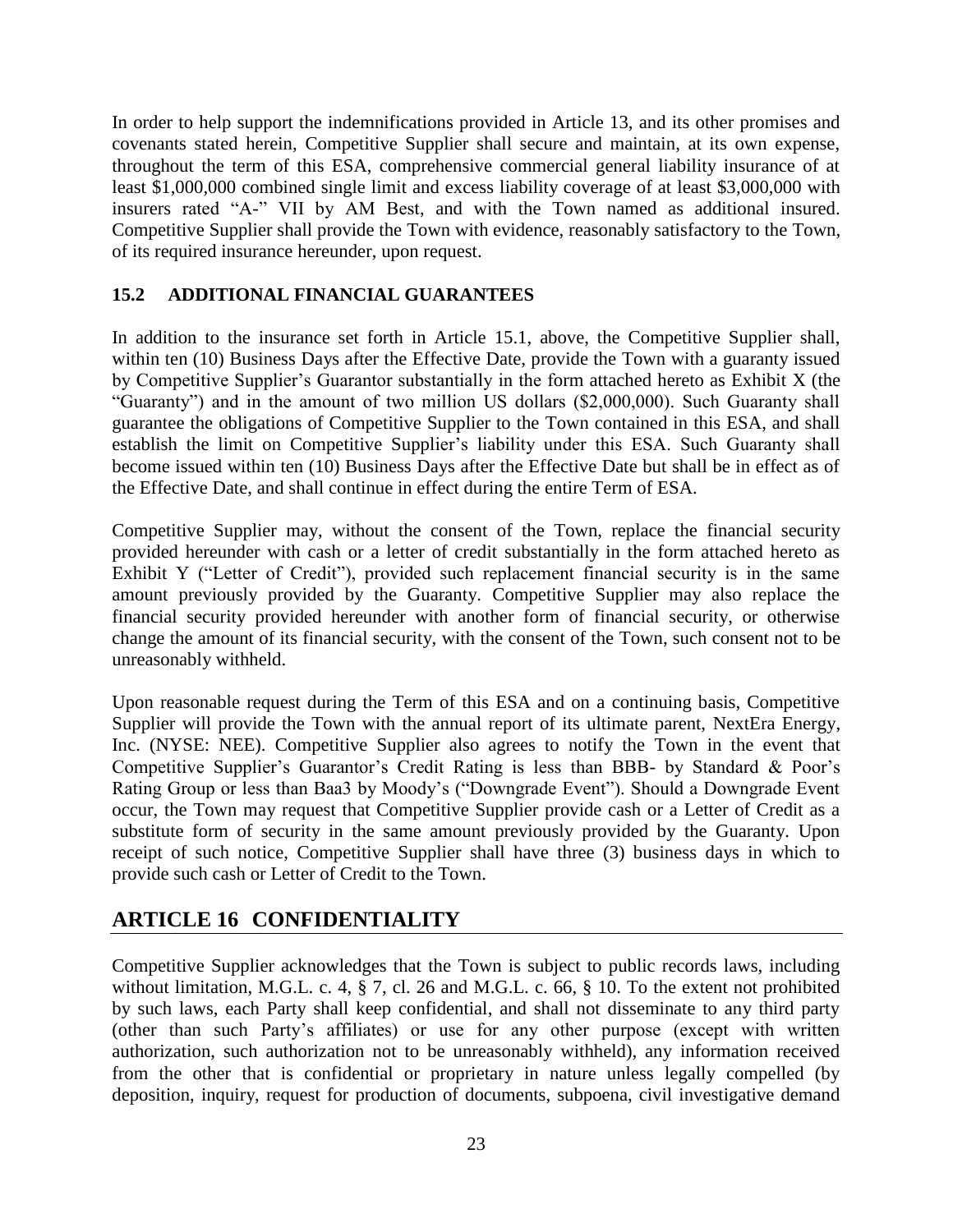or similar process, or by order of a court or tribunal of competent jurisdiction, or in order to comply with applicable rules or requirements of any stock exchange, government department or agency or other Governmental Authority, or by requirements of any securities law or regulation or other Governmental Rule) or as necessary to enforce the terms of this ESA. The Party receiving confidential or proprietary information shall have no obligation with respect to such information which: (i) is or becomes generally available to the public other than as a result of disclosure by the receiving Party; (ii) was in its possession prior to disclosure hereunder and which was not acquired directly or, to the Party's knowledge, indirectly from the disclosing Party; (iii) was received from a non-party to this ESA who to the receiving Party's knowledge, was not subject to a confidentiality agreement or fiduciary obligation regarding information; (iv) was independently developed by the receiving Party without reference to the information.

Either Party may disclose the terms of this ESA to its affiliates, and to its and officers, directors, employees, attorneys, accountants and third party vendors as reasonably necessary to accommodate Competitive Supplier's provision of All-Requirements Power Supply or other performance pursuant to this ESA, and otherwise to entities that have executed a non-disclosure certificate or agreement in a form mutually acceptable to the Parties. This Article 16 shall survive the termination of this ESA for a period of two  $(2)$  years.

If either Party is compelled to disclose any confidential information of the other Party, such Party shall request that such disclosure be protected and maintained in confidence to the extent reasonable under the circumstances and use Commercially Reasonable efforts to protect or limit disclosure with respect to commercially sensitive terms. In addition, notwithstanding the public records laws referenced above, such Party shall provide the other Party with prompt notice of the requirement to disclose confidential information in order to enable the other Party to seek an appropriate protective order or other remedy, and such Party shall consult with the other Party with respect to the other Party taking steps to resolve the scope of any required disclosure. In the event the Competitive Supplier requests the Town's assistance in protecting the confidentiality of information and the Town anticipates that it will incur costs in fulfilling the Competitive Supplier's request, it shall give the Competitive Supplier an estimate of such costs. Upon receiving the estimate, Competitive Supplier shall determine if it continues to request the Town's assistance, and if so, the Competitive Supplier shall reimburse the Town for all costs, up to the estimated amount, reasonably incurred by the Town in connection with such efforts.

For the avoidance of doubt, the information related to this ESA that is considered confidential and proprietary in nature shall include the following:

- a) any account information related to the Participating Consumers including, without limitation, historic usage data, metering, and billing and payment information;
- b) any information regarding transactions entered into by Competitive Supplier and any third parties in connection with the provision of All-Requirements Power Supply;
- c) any list of Participating Consumers;
- d) any information disclosed by a Party during any settlement discussions;
- e) Competitive Supplier's insurance certificates;
- f) any financial security instrument(s) provided by Competitive Supplier;
- g) any non-public information provided by Competitive Supplier; and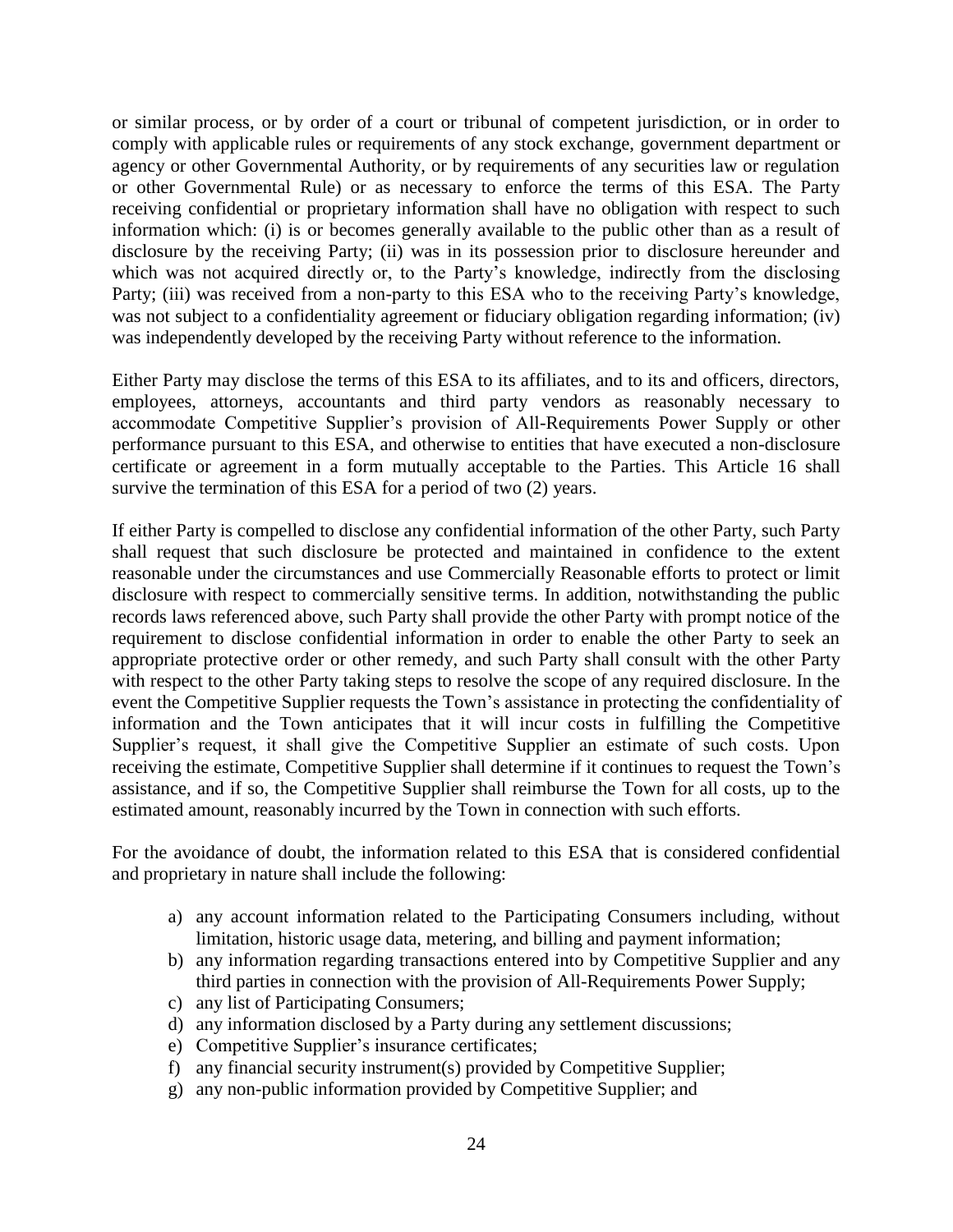h) any information which either Party should reasonably understand to be confidential and proprietary by virtue of the sensitive nature of the information.

### **ARTICLE 17 REGULATORY EVENT/NEW TAXES**

#### **17.1 REGULATORY EVENT**

If a Regulatory Event occurs, the Parties shall use their best efforts to reform this ESA to give effect to the original intent of the Parties. If a Regulatory Event affects Competitive Supplier and Competitive Supplier incurs excess costs as a result thereof, such amount shall be allocated to and collected from Participating Consumers on a per kWh basis through applicable monthly invoice(s).

#### **17.2 NEW TAXES**

If any New Taxes are imposed for which Competitive Supplier is responsible, the amount of such New Taxes shall be allocated to and collected from Participating Consumers through applicable monthly invoice(s).

## **ARTICLE 18 MISCELLANEOUS**

#### **18.1 NO ASSIGNMENT WITHOUT PERMISSION**

Competitive Supplier shall not assign its rights and privileges under this ESA without the prior written approval of the Town. Such approval may be denied at the reasonable discretion of the Town if it determines that the proposed assignee does not have at least the same financial ability as the assigning Competitive Supplier. Notwithstanding the foregoing, Competitive Suppler may, without the consent of Town, assign its rights and delegate its obligations under this ESA to (i) any third party for the limited purpose of securing credit and financing or in conjunction with the sale of receivables, (ii) an affiliated entity under common control or management with Competitive Supplier or Competitive Supplier's corporate parent, or (iii) any person or entity with similar financial and professional capability to perform under this Agreement succeeding to all or substantially all of the assets of Competitive Supplier. Competitive Supplier's assignee shall agree in writing to be bound by the terms and conditions of this ESA. The Town may assign this ESA without the prior consent of Competitive Supplier provided that the proposed assignee has at least the same financial ability as the Town and such assignment would not in any way impair the rights and interests of Competitive Supplier under this ESA. The rights and obligations created by this ESA shall inure to the benefit of, and be binding upon, the successors and permitted assigns of, the respective Parties hereto.

#### **18.2 DIRECT MARKETING**

Prior to the introduction of any new product or service which Competitive Supplier may wish to make available to Participating Consumers or other Eligible Consumers located within the Town, Competitive Supplier agrees to (i) give the Town written notice of such new product or service and (ii) subject to the entry into reasonable confidentiality terms to the extent permitted by law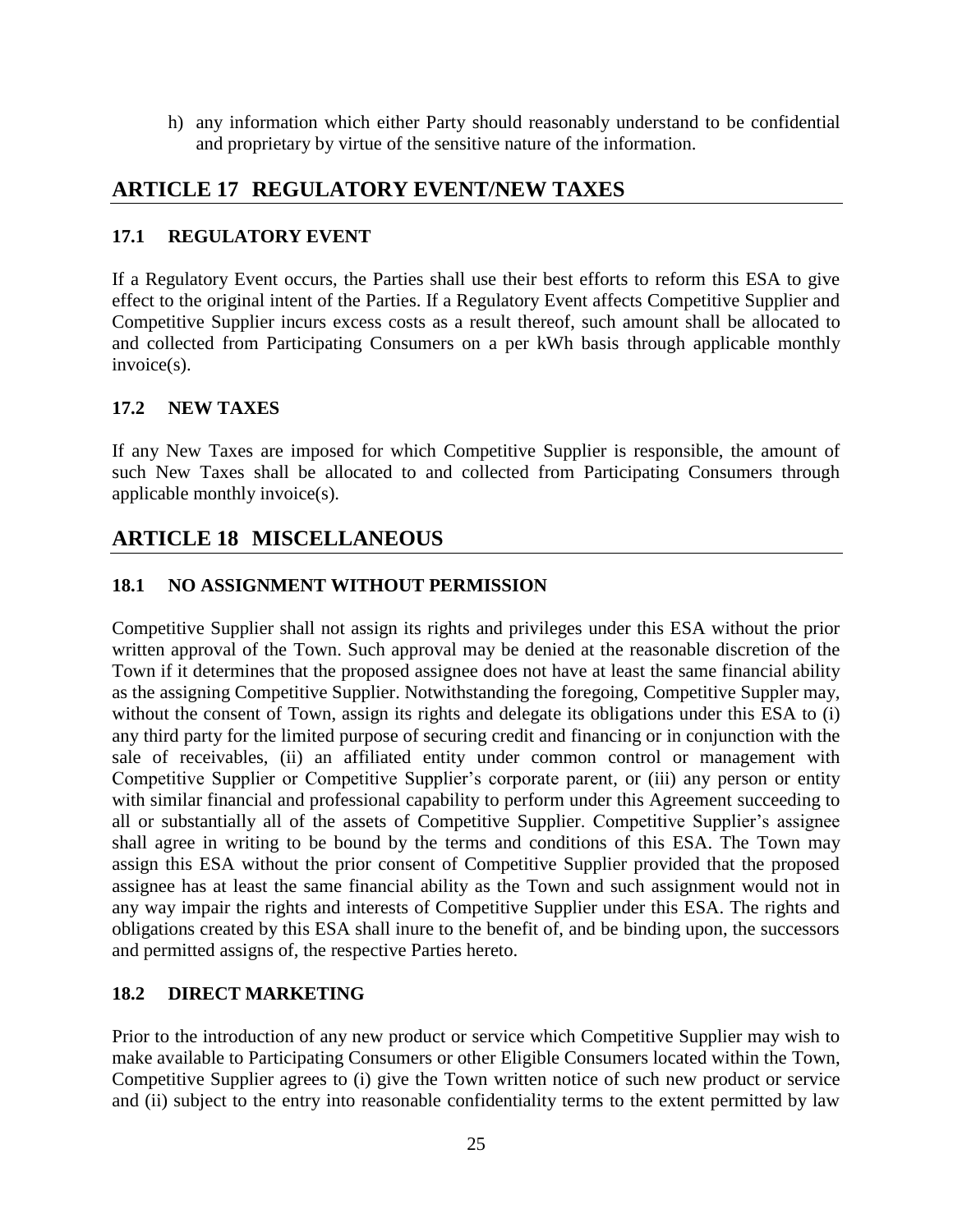and mutually acceptable to the Parties, discuss with the Town the possible inclusion of such new product or service in this aggregation program. The Parties agree to negotiate in good faith the terms, conditions, and prices for such products and services which the Parties agree should be included in a Town aggregation program.

Competitive Supplier also agrees not to engage in any direct marketing to any Participating Consumer that relies upon Competitive Supplier's unique knowledge of, or access to, Participating Consumers gained as a result of this ESA. For the purposes of this provision, "direct marketing" shall include any telephone call, mailing, electronic mail, or other contact between the Competitive Supplier and the Consumer. Broad-based programs of the Competitive Supplier that do not rely on unique knowledge or access gained through this ESA will not constitute such "direct marketing."

#### **18.3 NOTICES**

All notices, demands, requests, consents or other communications required or permitted to be given or made under this ESA shall be in writing and addressed to:

If to Competitive Supplier: With a Copy To:

Attn: President Attn: Legal Department 20455 SH 249 Suite 200 20455 SH 249 Suite 200 Houston, TX 77070 Houston, TX 77070

Colonial Power Group, Inc. Town of Billerica 5 Mount Royal Avenue, Suite 5-350 365 Boston Road Marlborough, Massachusetts 01752 Billerica, MA 01821 (508) 485-5858 (phone) (978) 671-0942 (508) 485-5854 (fax) mark@colonialpowergroup.com

NextEra Energy Services Massachusetts, LLC NextEra Energy Services Massachusetts, LLC

If to Town: With a Copy To:

Mr. Mark Cappadona Mr. John C. Curran, Town Manager

Notices hereunder shall be deemed properly served (i) by hand delivery, on the day and at the time on which delivered to the intended recipient at the address set forth in this ESA; (ii) if sent by mail, on the third business day after the day on which deposited in the United States certified or registered mail, postage prepaid, return receipt requested, addressed to the intended recipient at its address set forth in this ESA; or (iii) if by Federal Express or other reputable express mail service, on the next business day after delivery to such express mail service, addressed to the intended recipient at its address set forth in this ESA. Any party may change its address and contact person for the purposes of this Article 18.3 by giving notice thereof in the manner required herein.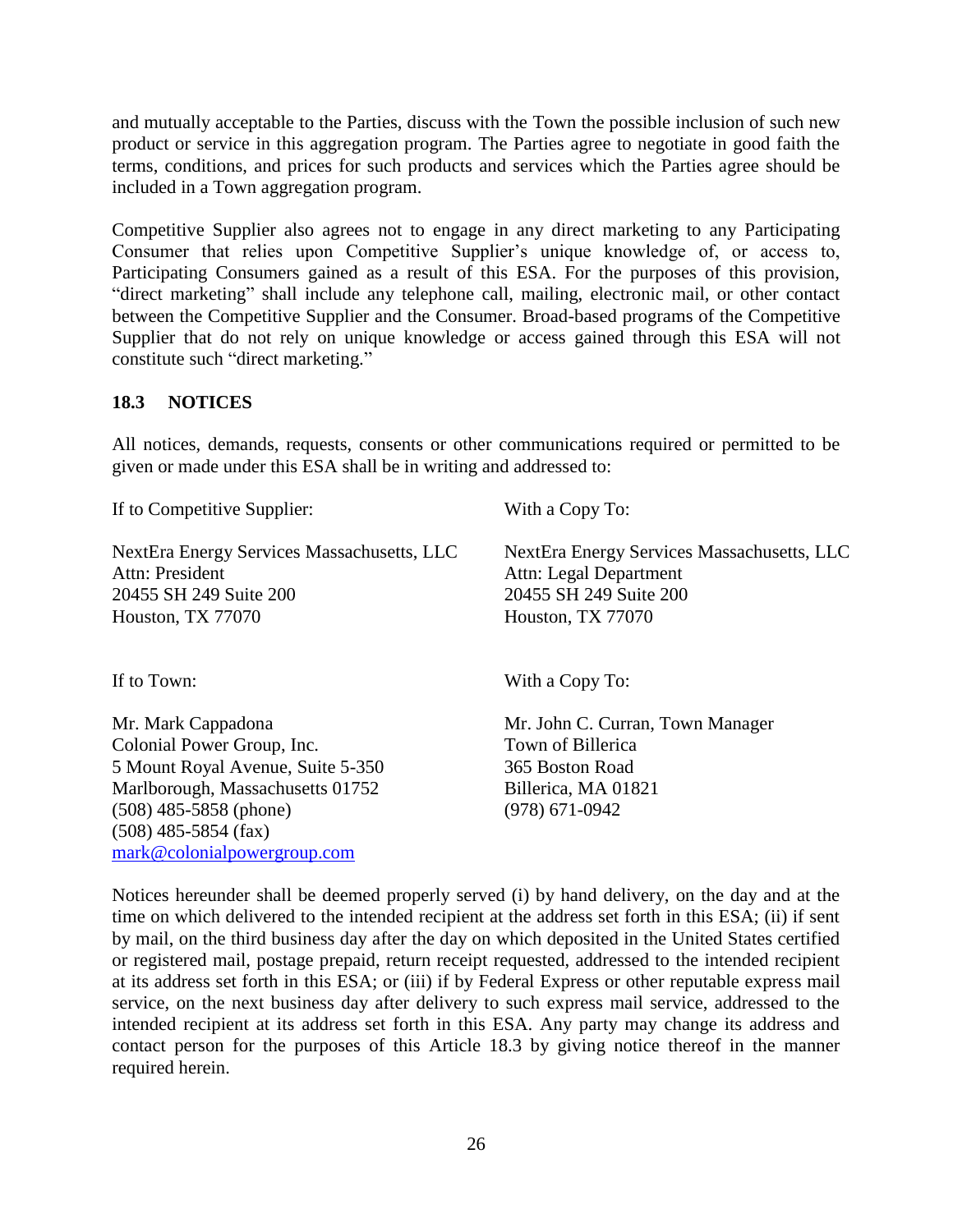#### **18.4 CHANGES IN EMERGENCY AND SERVICE CONTACT PERSONS**

In the event that the name or telephone number of any emergency or service contact for the Competitive Supplier changes, Competitive Supplier shall give prompt notice to the Town in the manner set forth in Article 18.3. In the event that the name or telephone number of any such contact person for the Town changes, prompt notice shall be given to the Competitive Supplier in the manner set forth in Article 18.3.

#### **18.5 ENTIRE ESA; AMENDMENTS**

This ESA and the Related Documents constitute the entire agreement between the Parties hereto with respect to the subject matter hereof and supersedes all prior oral or written agreements and understandings between the Parties relating to the subject matter hereof. This ESA may only be amended or modified by a written instrument signed by all Parties hereto.

#### **18.6** *FORCE MAJEURE*

If by reason of *Force Majeure* any Party is unable to carry out, either in whole or in part, its obligations herein contained, such Party shall not be deemed to be in default during the continuation of such inability, provided that: (i) the non-performing Party, within two (2) weeks after the occurrence of the *Force Majeure*, gives all other Parties hereto written notice describing the particulars of the occurrence; (ii) the suspension of performance be of no greater scope and of no longer duration than is required by the *Force Majeure*; (iii) no obligations of the Party which were to be performed prior to the occurrence causing the suspension of performance shall be excused as a result of the occurrence; and (iv) the non-performing Party shall use Commercially Reasonable efforts to remedy with all reasonable dispatch the cause or causes preventing it from carrying out its obligations. If any event of *Force Majeure* continues for a period of ninety (90) days or longer, either Party may terminate this ESA by sending the other Party a written notice as set forth in Article 4.2; *provided, however*, that the same shall not constitute a default under this ESA and shall not give rise to any damages.

#### **18.7 EXPENSES**

Each Party hereto shall pay all expenses incurred by it in connection with its entering into this ESA, including without limitation, all of its attorneys' fees and expenses.

#### **18.8 NO JOINT VENTURE**

Competitive Supplier will perform all services under this ESA as an independent contractor. Nothing herein contained shall be deemed to constitute any Party a partner, agent or legal representative of the other Party or to create a joint venture, partnership, agency or any relationship between the Parties. The obligations of the Town and the Competitive Supplier hereunder are individual and neither collective nor joint in nature.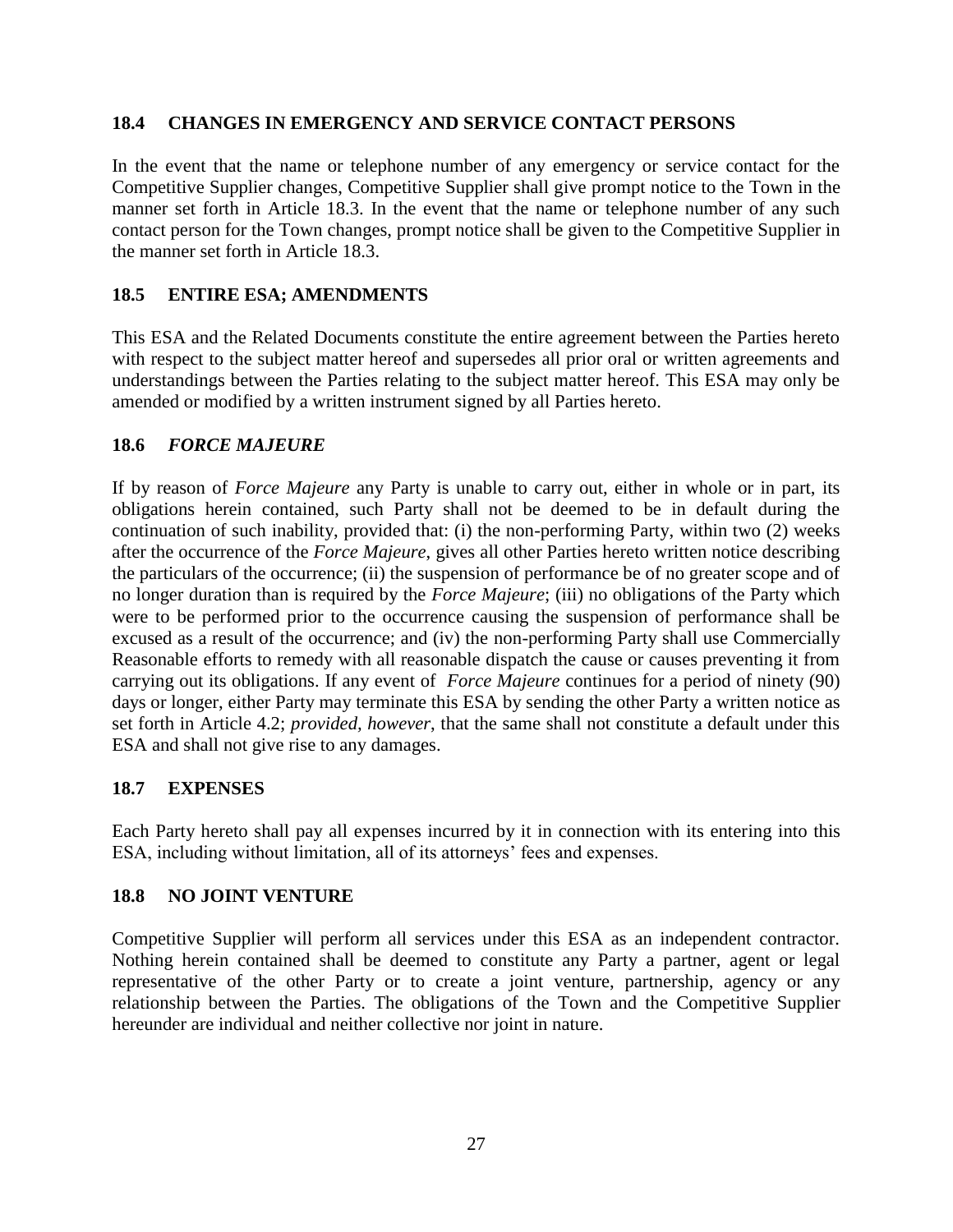#### **18.9 JOINT WORK PRODUCT**

This ESA shall be considered the work product of all Parties hereto, and, therefore, no rule of strict construction shall be applied against either Party.

#### **18.10 COUNTERPARTS**

This ESA may be executed in counterparts, each of which shall be deemed an original and all of which shall constitute a single agreement.

#### **18.11 THIRD PARTIES**

The parties acknowledge that the Price for energy as described in Exhibit A includes a commission fee equal to \$0.001 (1 mil) per kWh of Participating Consumers' actual usage payable to CPG, the consultant hired by the Town to develop, implement, and administer the Program, as well as an Operational Adder payable to the Town, as set forth in Exhibit A. The Competitive Supplier agrees to include this commission fee and Operational Adder in the Price for energy and to make the monthly commission and Operational Adder payments on behalf of Participating Consumers, and acknowledges this obligation as a material obligation of this ESA; provided however, that (i) this ESA remains in full force and effect, and (ii) the commission fee and Operational Adder shall be paid fifteen (15) business days following the end of each month, based on prior month meter readings of each Participating Consumer's meter(s) performed by the Local Distributor. This provision shall be binding upon the Parties and all permitted assigns and other successors-in-interest of the Parties. Except as provided in this provision, there shall be no other third-party beneficiaries to this ESA.

#### **18.12 WAIVER**

No waiver by any Party hereto of any one or more defaults by any other Party in the performance of any provision of this ESA shall operate or be construed as a waiver of any future default, whether of like or different character. No failure on the part of any Party hereto to complain of any action or non-action on the part of any other Party, no matter how long the same may continue, shall be deemed to be a waiver of any right hereunder by the Party(ies) so failing. A waiver of any of the provisions of this ESA shall only be effective if made in writing and signed by the Party who is making such waiver.

#### **18.13 CO-OPERATION**

Each Party acknowledges that this ESA must be approved by the Department and agree that they shall use Commercially Reasonable efforts to cooperate in seeking to secure such approval.

#### **18.14 PLAN**

Competitive Supplier agrees that it has been provided with and had a reasonable opportunity to read the Plan. The Parties agree that the Plan, in the forms as it exists on the Effective Date of this ESA, is incorporated into this ESA by reference, and that it shall be construed harmoniously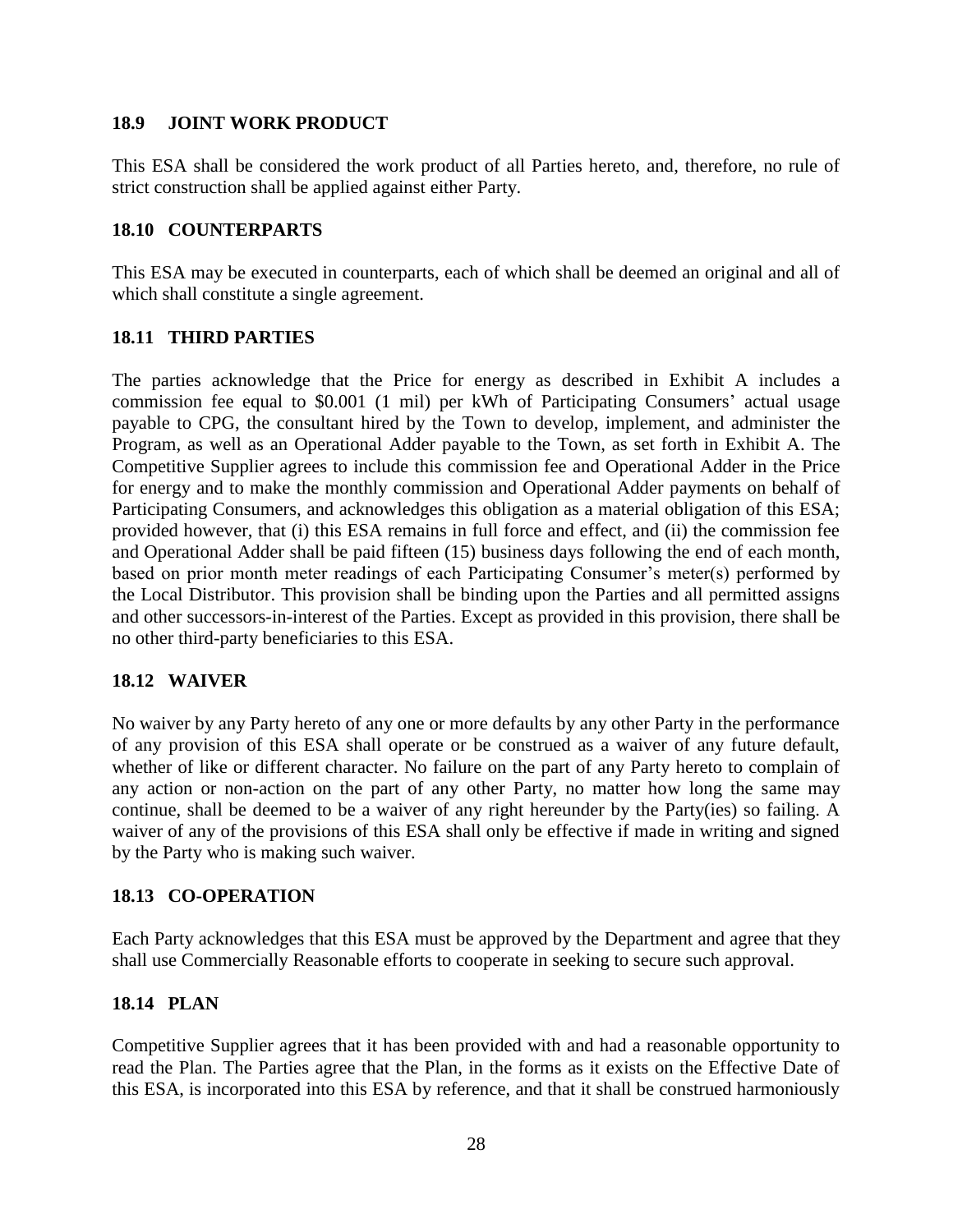to the greatest practicable extent; notwithstanding the foregoing, in the event of any conflict between this ESA and the Plan, this ESA shall govern. The Town will provide Competitive Supplier with amendments to the Plan as they are adopted; provided, however, that such amendments are not incorporated into this ESA as a result of such adoption. Any amendments hereto must be made in accordance with Article 18.5 of this ESA.

#### **18.15 ADVERTISING LIMITATIONS**

Each Party agrees not to use the name of the other Party, or make any reference to the other Party in any advertising or other information to be distributed publicly for marketing or educational purposes, unless that Party expressly agrees to such usage. Any proposed use of the name of the Town must be submitted in writing for agreement and prior approval, which shall not be unreasonably withheld, consistent with Article 5.6 hereof. The Town acknowledges that the Competitive Supplier's corporate affiliates own the exclusive right to the trademarked logo and trade name used by Competitive Supplier. No right, license or interest in this trademark and/or trade name is granted to the Town hereunder, and the Town agrees that it shall not assert any right, license or interest with respect to such trademark and/or trade name.

#### **18.16 PRESS RELEASES**

The Parties shall not issue a press release or make any public statement with respect to this ESA without the prior written agreement of the other Party with respect to the form, substance and timing thereof, except either Party may make any such press release or public statement when the releasing Party is advised by its legal counsel that such a press release or public statement is required by law, regulation or stock exchange rules, provided however, in such event, the Parties shall use their reasonably good faith efforts to agree as to the form, substance and timing of such release or statement.

#### **18.17 HEADINGS AND CAPTIONS**

The headings and captions appearing in this ESA are intended for reference only, and are not to be considered in construing this ESA.

#### **18.18 SURVIVAL OF OBLIGATION**

Termination of this ESA for any reason shall not relieve the Town or the Competitive Supplier of any obligation accrued or accruing prior to such termination.

#### **18.19 REMEDIES**

#### **18.19.1 General**

Subject to the limitations set forth in Article 18.19.2 below and Article 4, the Town and the Competitive Supplier reserve and shall have all rights and remedies available to each of them at law or in equity with respect to the performance or non-performance of the other Party hereto under this ESA.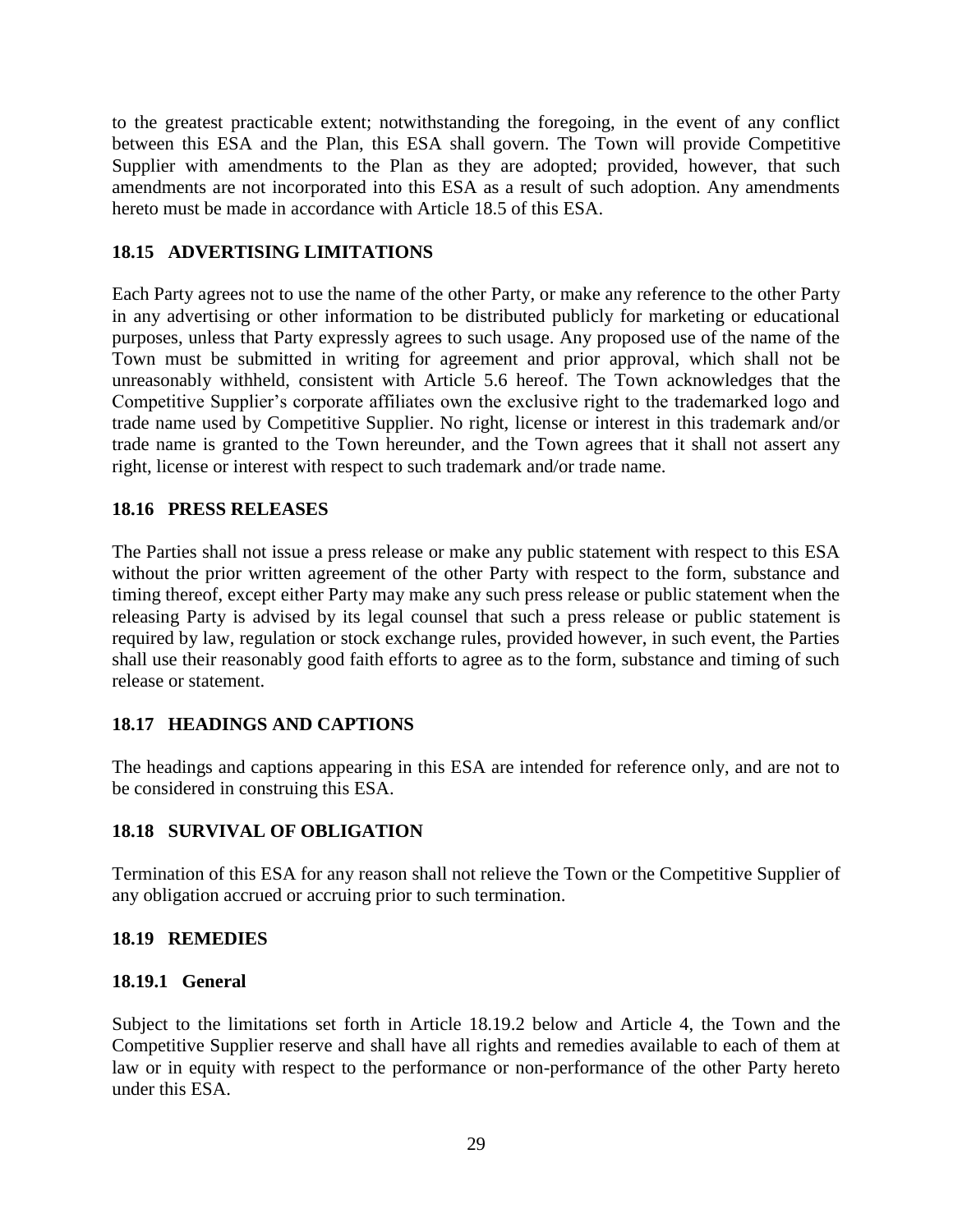#### **18.19.2 Limitations**

NO PARTY HERETO SHALL BE LIABLE FOR CONSEQUENTIAL, INCIDENTAL, PUNITIVE, EXEMPLARY OR INDIRECT DAMAGES, LOST PROFITS OR OTHER BUSINESS INTERRUPTION DAMAGES, BY STATUTE, IN TORT OR CONTRACT. Notwithstanding the foregoing, Competitive Supplier acknowledges that the preceding sentence shall not limit the Town's rights under Article 13.1 to seek indemnification from Competitive Supplier or consequential, punitive, or incidental damages or other such losses claimed by thirdparties.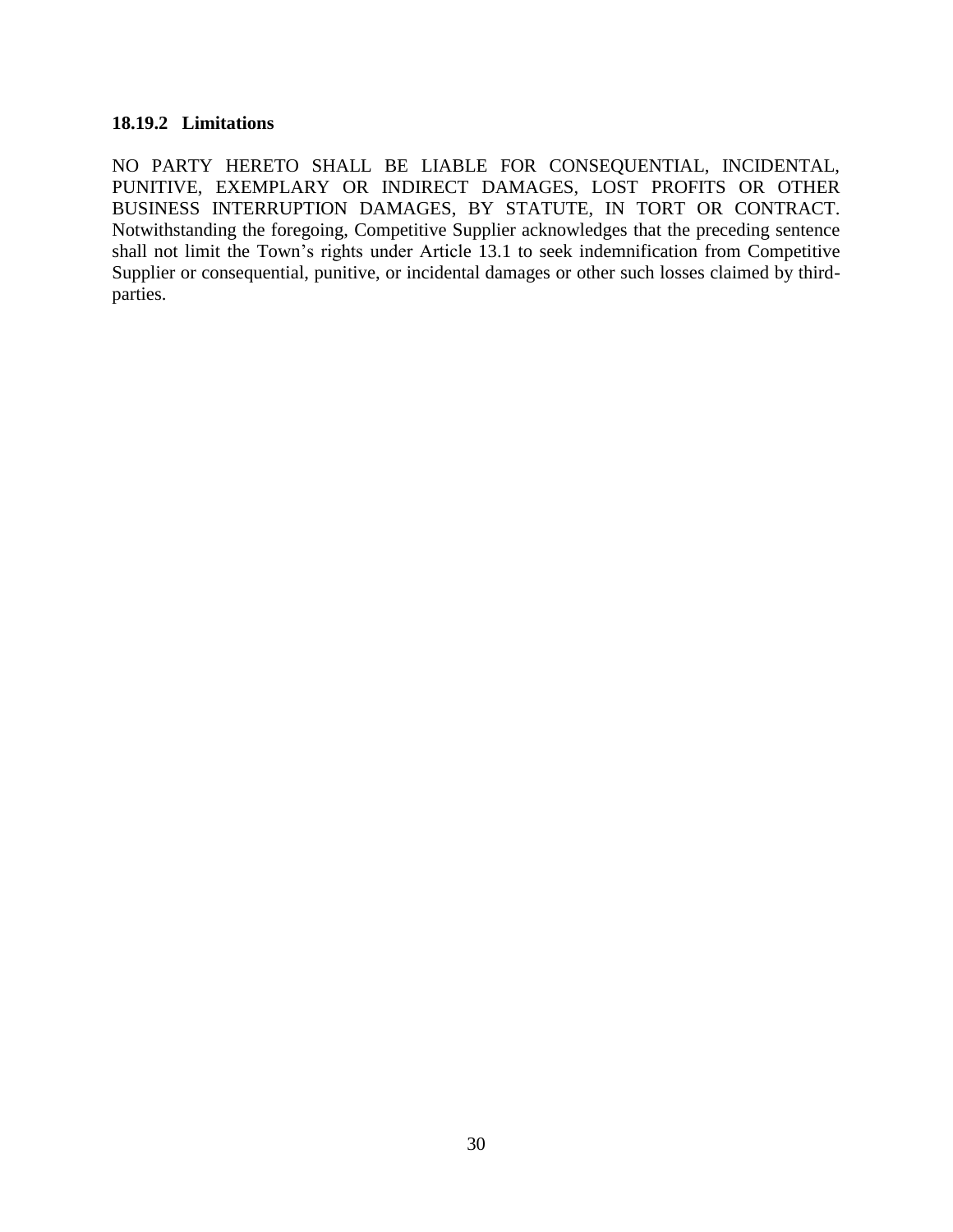IN WITNESS WHEREOF, the Parties hereto have executed this ESA as of the Effective Date

#### **COMPETITIVE SUPPLIER**

Ahe

Houston, TX 77070

President

10/04/2018

By:

Brian Landrum Name:

Title:

Address:

Dated:

20455 State Highway 249 ste 20

By:

Name:

**TOWN** 

Title: **Town Manager** 

**bhn C. Curran** 

Address: Town of Billerica 365 Boston Road Billerica, MA 01821  $\frac{1}{6}$ 

Dated: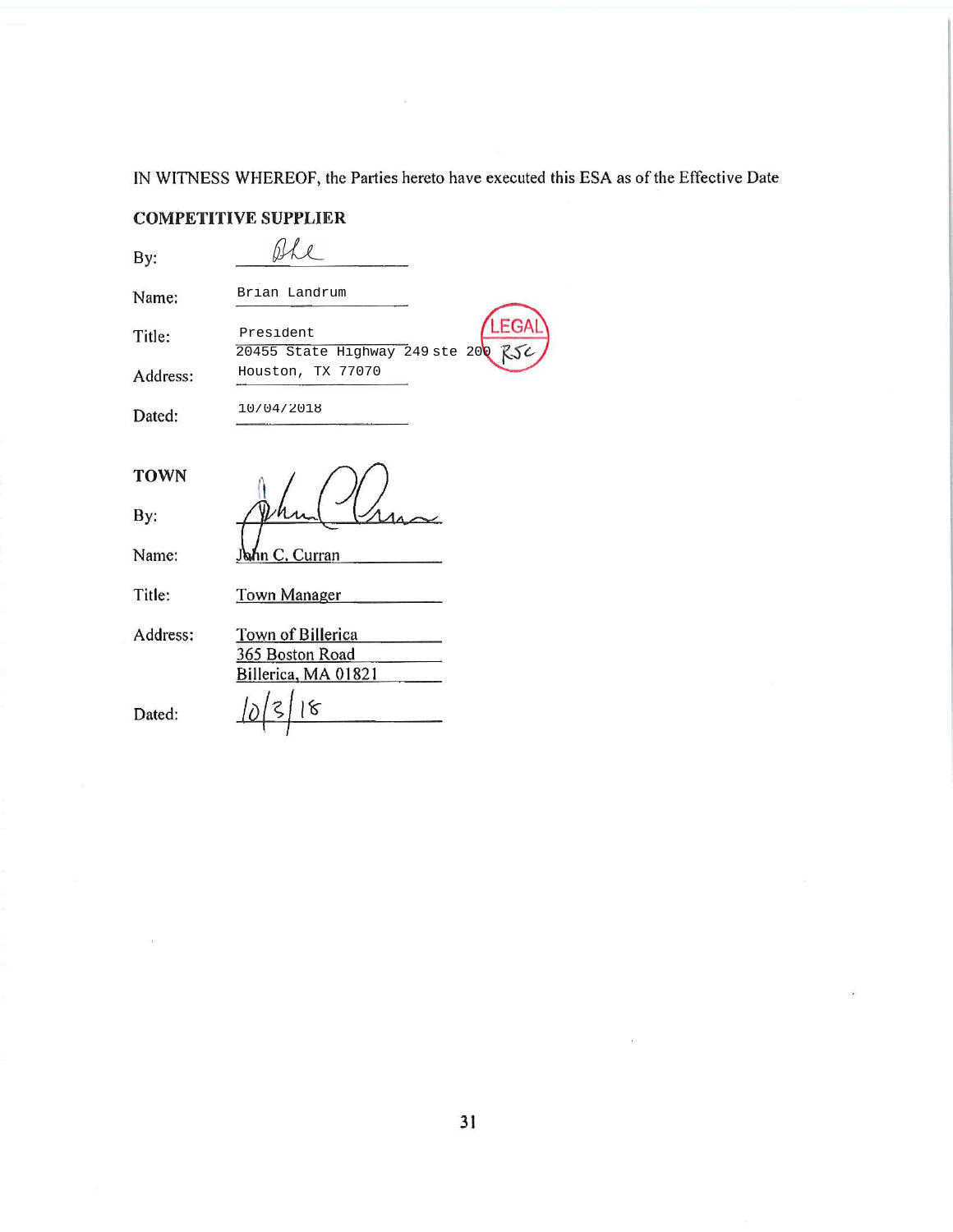#### **EXHIBIT A**

#### **PRICES AND TERMS Billerica's Community Choice Power Supply Program**

Price by Rate Classification

#### **STANDARD PRODUCT**

[All Eligible Consumers will be enrolled in the standard product unless they opt-out.]

| <b>Rate Class</b>             | <b>Price for Period 1*</b><br>$(January 2019 - January 2021)$<br>\$/kWh |
|-------------------------------|-------------------------------------------------------------------------|
| <b>Residential</b>            | \$0.10631                                                               |
| <b>Commercial/Streetlight</b> | \$0.10631                                                               |
| <b>Industrial</b>             | \$0.10631                                                               |

*\*Rate includes Operational Adder of \$0.000 per kWh [no max].*

#### **OPTIONAL GREEN PRODUCT**

**[**Eligible Consumers will only be enrolled in the optional green product if they elect it.]

| <b>Rate Class</b>             | <b>Price for Period 1*</b>      |
|-------------------------------|---------------------------------|
|                               | $(January 2019 - January 2021)$ |
|                               | \$/kWh                          |
| <b>Residential</b>            | \$0.10733                       |
| <b>Commercial/Streetlight</b> | \$0.10733                       |
| <b>Industrial</b>             | \$0.10733                       |

*\*Rate includes Operational Adder of \$0.000 per kWh [no max].*

#### **Terms for System Supply Service**

#### **Delivery Term: as set forth in this Exhibit A, extending through the end of the Term as set forth in Article 4.1.**

**Period 1 Pricing**: applies to service commencing with the Participating Consumers' first meter read dates for the month of January 2019 (billed in arrears, therefore the February 2019 billing statements) and terminating with the Participating Consumers' first meter read dates for the month of January 2021 (final bill, therefore the January 2021 billing statements).

The price for All-Requirements Power Supply shall be as stated on this Exhibit A for the applicable Pricing Periods, and shall be fixed for the entire length of each Pricing Period. Prices must include all adders and ancillary charges. However, the Competitive Supplier may offer price reductions to Participating Consumers at any time during the term of this ESA.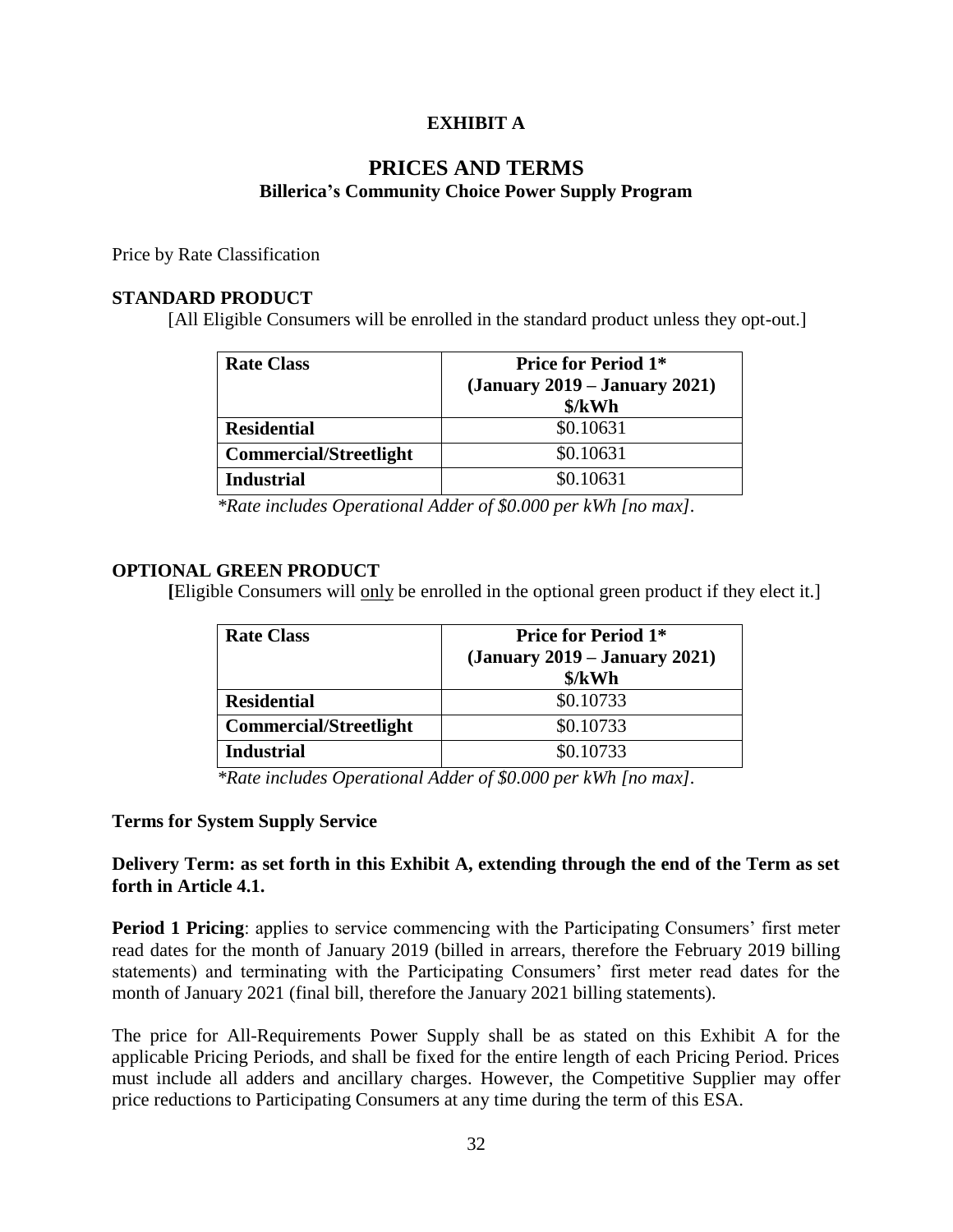**Start-Up Service Date:** All-Requirements Power Supply will commence at the prices stated above as of the Participating Consumers' first meter read dates for the month of January 2019.

**Renewable Energy in System Supply:** The Competitive Supplier shall include Renewable Energy in the All-Requirements Power Supply mix in an amount equal to Massachusetts' Renewable Portfolio Standards and Alternative Energy Portfolio Standards starting with the year in which load is served on the Start-Up Service Date or pay all penalties imposed by the Department related to Renewable Energy requirements.

**Optional Green Product:** The Competitive Supplier shall identify the technology, vintage, and location of the renewable generators that are the sources of the Renewable Energy Certificates (RECs) for both the standard product and the optional green product. All such RECs will be created and recorded in the New England Power Pool Generation Information System or be certified by a third party such as Green-e. [**100% National Wind RECs**]

**Term:** The period of delivery of All-Requirements Power Supply shall be consistent with the provisions of Article 4 and Exhibit A of this ESA.

**Eligible Consumer Opt-Out:** Participating Consumers are free to opt-out of the Program utilizing established EDI drop protocols. Participating Consumers are to provide five (5) days' notice to the Competitive Supplier of such termination. There are no fees or charges for Participating Consumers to opt-out or terminate service.

**Competitive Supplier's Standard Credit Policy**: The Competitive Supplier will not require a credit review for any consumer participating in the Program, nor does Competitive Supplier require any consumer to post any security deposit as a condition for participation in the Program. The Competitive Supplier may terminate service to a Participating Consumer and return such consumer to Basic Service in the event that the consumer fails to pay to Competitive Supplier amounts past-due greater than sixty (60) days.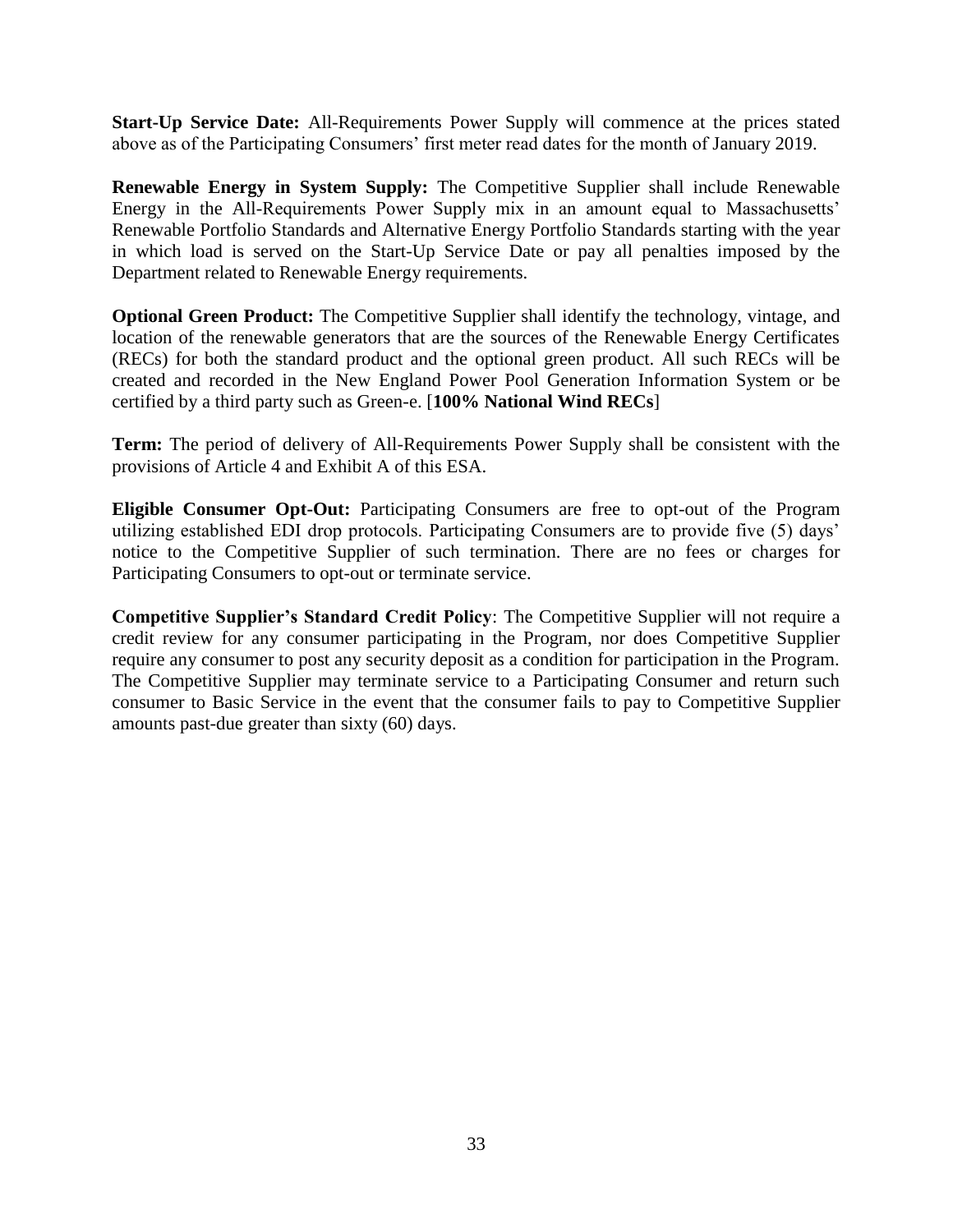### **EXHIBIT B**

# **MONTHLY REPORTING TEMPLATE [Detailed Usage]**